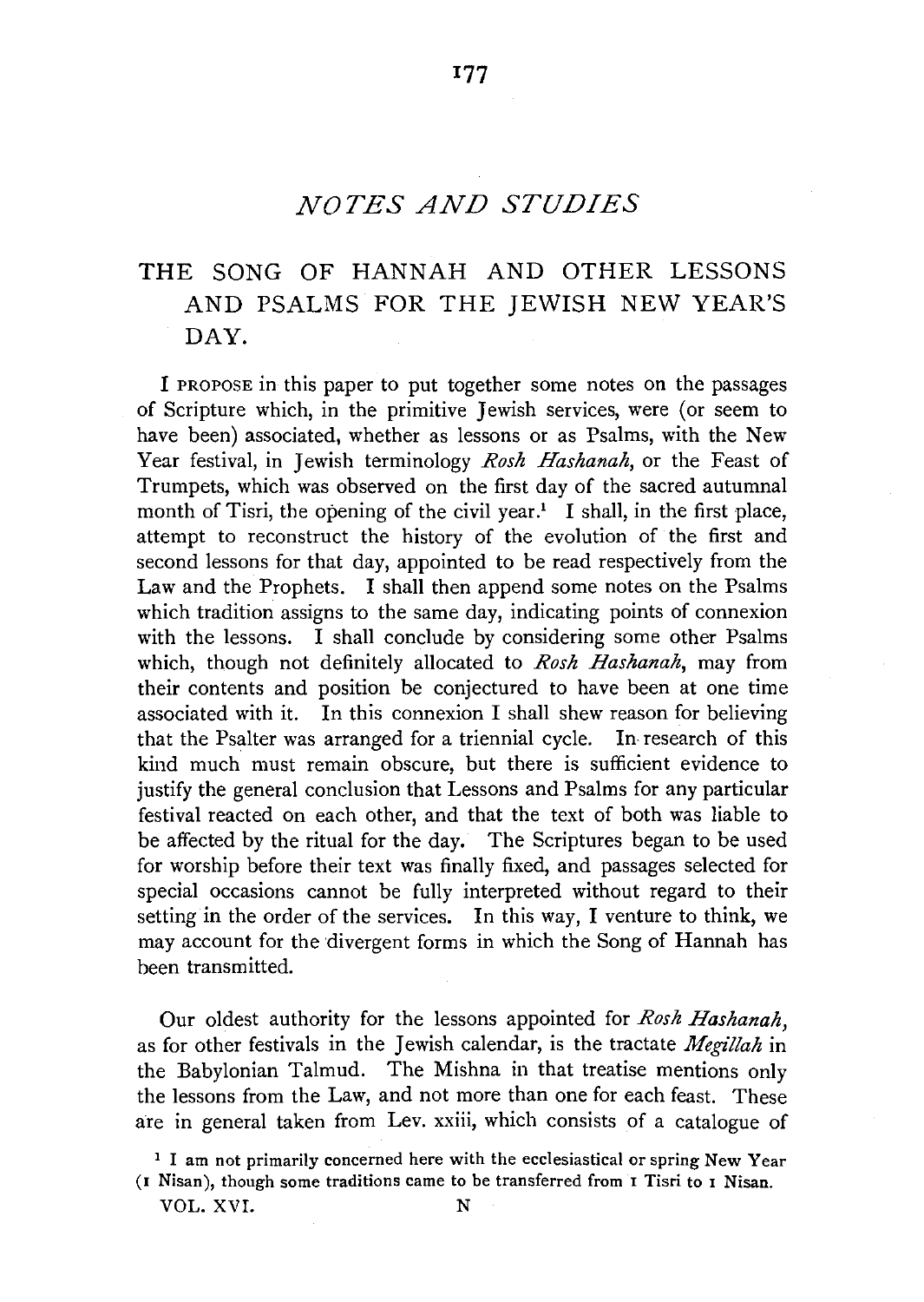feasts with directions as to ritual. From that chapter all the primitive lessons were apparently taken.<sup>1</sup> For our feast the Mishna prescribes: $-$ 

'On *Rosh Hashanah* "In the seventh month on the first day of the month"' (i.e. Lev. xxiii  $24$ ).<sup>2</sup>

The Gemara gives us fuller information, naming three first or Torah lessons, and two second or prophetical lessons *(Haphtaroth*).<sup>8</sup>

'On *Rosh Hashanah* [the Torah lesson is] "In the seventh month"<sup>4</sup> and the Haphtarah "Is Ephraim my dear son?"<sup>5</sup>; and according to others "And the Lord visited Sarah" 6 and the Haphtarah is in "Hannah".<sup>7</sup> And now, when there are two days [for the feast], we adopt on the first day the latter alternative, and on the second we read " And God did prove Abraham"<sup>8</sup> and for Haphtarah " Is he a dear son?"<sup> $"$ </sup>

*New Year Lessons from the Torah.* 

( r) The *primitive special lesson* for *Rosh Hashanah* was then Lev. xxiii  $24$  f, which runs:-

'In the seventh month, in the first day of the month, shall be a solemn rest unto you, a memorial of blowing-of-trumpets, an holy convocation.<sup>9</sup> Ye shall do no servile work; and ye shall offer an offering made by fire unto the LoRD.'

The distinctive feature of the festival as here described is the blowing of trumpets (or rather rams' horns), which is to serve as a 'memorial' or 'reminder'. The trumpet-blowing on this and other occasions was, according to the explanation in Num. x 9 f (P), intended to arouse the attention of God, to keep Him in remembrance of Israel.<sup>10</sup> It may be

<sup>1</sup> See Dr Büchler's articles in the  $J.Q.R. v$  420, vi I, with an article by the present writer, • Primitive Lectionary Notes in the Psalm of Habakkuk ', in *J. T.S.*  xii 191.

בראש השנה 'בחדש השביעי באחד לחדש',  $\overline{\mathbf{2}}$ בראש השנה 'בחדש השביעי' ומפטירין 'הבן יקיר לי אפרים' ויש <sup>3</sup> אומרים ' ויהוה פקד את שרה ' ומפטירין בחנה והאידנא דאיכה תרי יומי יומא קמא כיש אומרים למחר 'והאלהים נסה את אברהם' ומפטירין 'הבן יקיר'. *<sup>4</sup>*Lev. xxiii 2f. ~ Jer. xxxi 19 (E.V. 20; LXX xxxviii 20). 6 Gen. xxi I.

<sup>7</sup> Some portion of 1 Sam. i or ii, not necessarily Hannah's Song.  $8$  Gen. xxii 1.

שַׁבַּתוֹן זִכְרוֹן הְרוּעַה מִקְרַא־קֹדֵשׁ:

LXX ανάπαυσις, μνημόσυνον σαλπίγγων, κλητή αγία. Cf. Num. xxix I, where the word ' blowing-of-trumpets' is rendered in the LXX by  $\sigma\eta\mu\alpha\sigma\alpha$  ' signalling '. <sup>10</sup> See Dr G. B. Gray's note *in loc. (Int. Crit. Comm.*).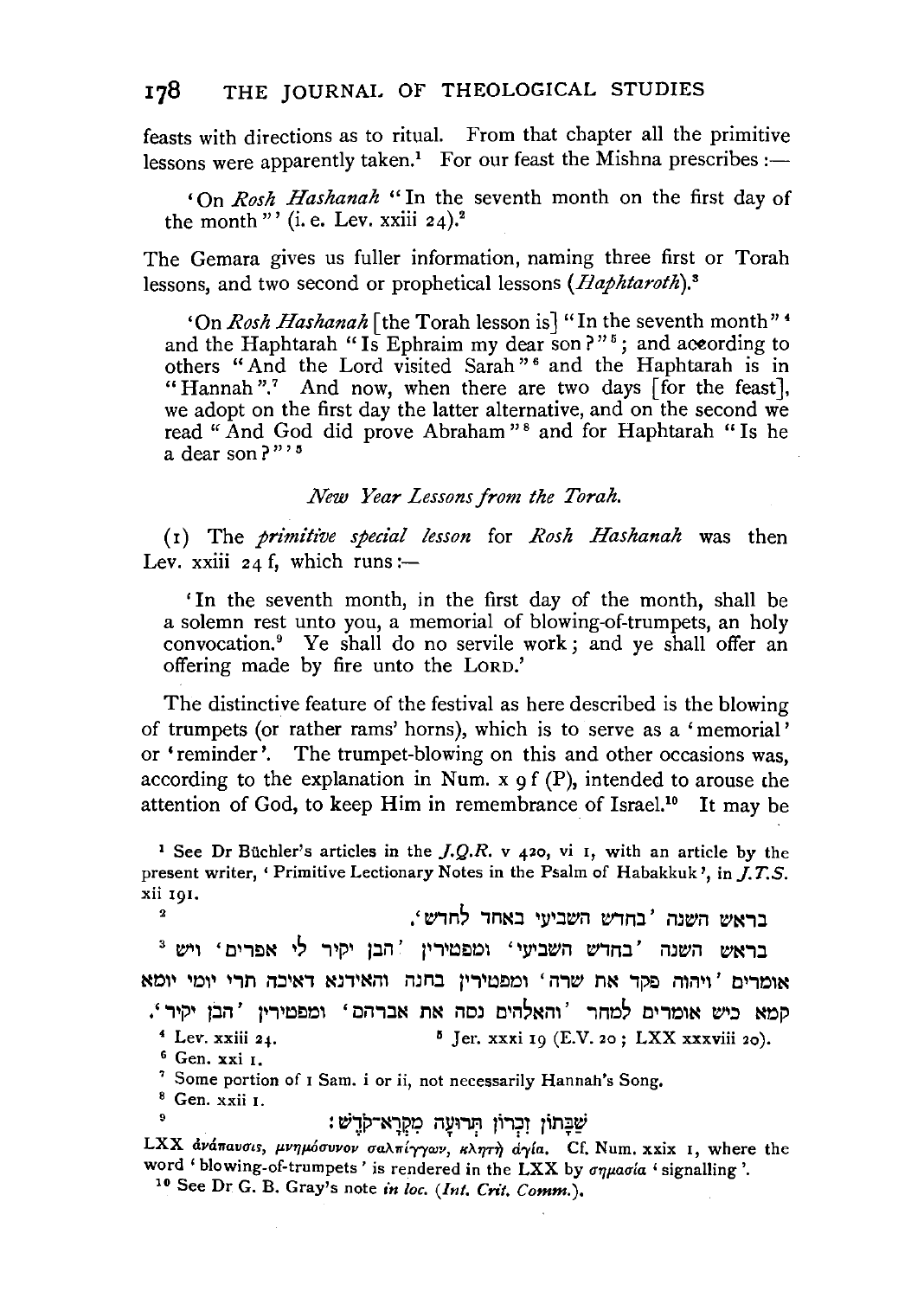idle to attempt to go behind this explanation, but trumpet-blowing was specially associated with the beginnings of the months *(ibid.),* that of the seventh month in particular, and it is tempting to enquire whether it may not originally have been the signal  $(\sigma \eta \mu a \sigma' a$  Num. xxix I, LXX) by which the first appearance of the new moon was proclaimed throughout the country.<sup>1</sup> The 'reminder', again, might be regarded as a reminder to the individual of the near approach of the Day of Atonement which followed ten days later, the trumpet-blast being a solemn advent call to repentance, bidding the Israelite put his house in order before the day of assize on which he must finally make his peace with God. Some such explanation is in fact given by modern Jews, but it seems clearly to be of secondary origin.<sup>2</sup> The earlier conception was that the trumpet-call penetrated the ears of Jahweh; 'ye shall be remembered before the LORD your God'. Other New Year lessons will shew how this idea of 'remembrance' was developed in the case of particular individuals. God's answering trumpet-note to His people's call was heard in the thunder.

These two primitive ideas of New Year's Day as a Feast of Trumpets and a day of remembrance, together with a third, also ancient, namely that it is a day of celebration of God as King of the Universe, figure prominently in the modern synagogue service for the day. 'The special Benedictions ... constitute three paragraphs known as *kingdoms (Malkiyyôth), remembrances (Zikrōnôth), and horn-blowings (Shôfarôth),* after each of which the *SMfiir* is blown. *Kingdoms* is so called because it contains verses of Scriptural passages in which God is recognized as King. . . . *Remembrances* is similarly made up of verses in which God is shown to be mindful of mankind, and especially of Israel. . . . *Shôfārôth* is made up of verses in which the *Shôfār* is named literally, or metaphorically, in passages where, as it were, God sounds, in thunder-notes, a call to Israel or mankind.' 8

### ( 2) *Two alternat£ve lessons from Genesis.*

The primitive festival lessons taken from Lev. xxiii were before long superseded or supplemented by others, when the practice was introduced of continuous sabbatical readings from the Torah. The Law was now recited, not merely on the festivals, but on· every sabbath. It was, moreover, broken up into prescribed portions of such length as would

<sup>&</sup>lt;sup>1</sup> Fire-signals were employed for this purpose right down into our era.<br><sup>2</sup> 'The festival has been spiritualized into a solemn day of self-introspection, and the *shōphār* is regarded as a signal, calling to inner and outward repentance.' I. Abrahams, s.v. 'Trumpet', Hastings's D.B. iv 815 b.

<sup>8</sup> Oesterley and Box *Religion and Worship of Synagogue* (ed. 2) 417.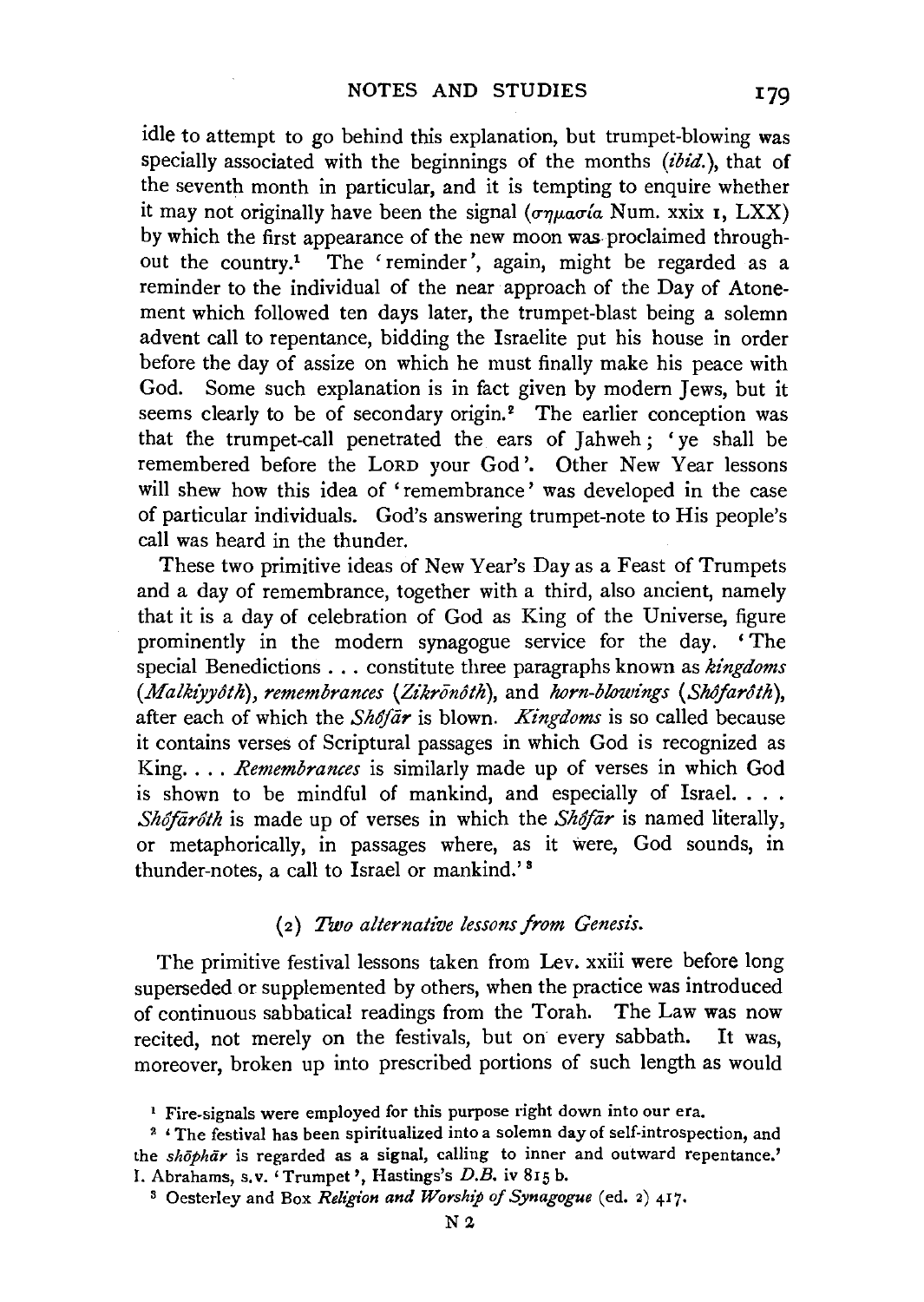permit of its being read through in its entirety in about three years. For the reconstruction of the Triennial Cycle, as in use in and before the time of Christ, I need only refer to the classical articles of Dr Biichler in the *Jewish Quarterly Review* 1 and to the diagram in the article 'Triennial Cycle' by Mr Jacobs in the *Jewish Encyclopaedia*. Suffice it to say that Dr Biichler has demonstrated that the starting-point of the Cycle was the first of Nisan, and that the general scheme has been in large measure restored, though some details in the proposed arrangement remain uncertain. The diagram of Mr Jacobs differs in some particulars from Dr Biichler's scheme and, being unfortunately unsupported by a full statement of the authorities on which it is based, has to be used with caution.

In the Cycle arrangement the festivals, like ordinary sabbaths, appear to have had lessons allotted to them according to their place in the calendar. The lesson was not selected as containing ideas appropriate to the festival, but in accordance with the more or less haphazard divisions into which the whole Law was parcelled out. By a natural process, however, the dominant ideas of the lesson which chance had selected came to be regarded as having a special fitness for the particular occasion. The Triennial Cycle enriched the festivals with new associations.

Tradition indicates as the Genesis lesson for New Year's Day two alternative passages with a common subject, viz. the birth of a child to a woman long sterile and jealous of the offspring of a rival, her husband's second wife. We will place first that which appears to be chronologically the older of the two, though the less widely supported by tradition.

# (i) *The birth of Joseph* (Gen. xxx 22 ff).

There is reason for thinking that the original cycle lesson from Genesis for New Year's Day was taken from the passage (xxx 22 ff) which describes the birth of Joseph and begins with the words

'And God remembered Rachel '.

Dr Büchler and Mr Jacobs are agreed that that passage would be reached on the first sabbath of Tisri in the first year of a triennial cycle of which the starting-point was the first sabbath of Nisan ; and their opinion is corroborated by the Talmudic statement that Rachel was remembered on New Year's Day.<sup>2</sup> Further evidence for believing that the birth of Joseph was the original Genesis lesson will be adduced when we come to consider the Prophetical lessons and Psalms for *Rosh Hashanah.*  The 'remembrance' of Rachel here recorded linked on to and gave

> 1 Vols. v 420-468, vi r-73. Cf. *J.T.S.* xii 193 f.  $^2$  *T.B. Rosh. Hash.* 10 b cited in  $J.Q.R. v$  443.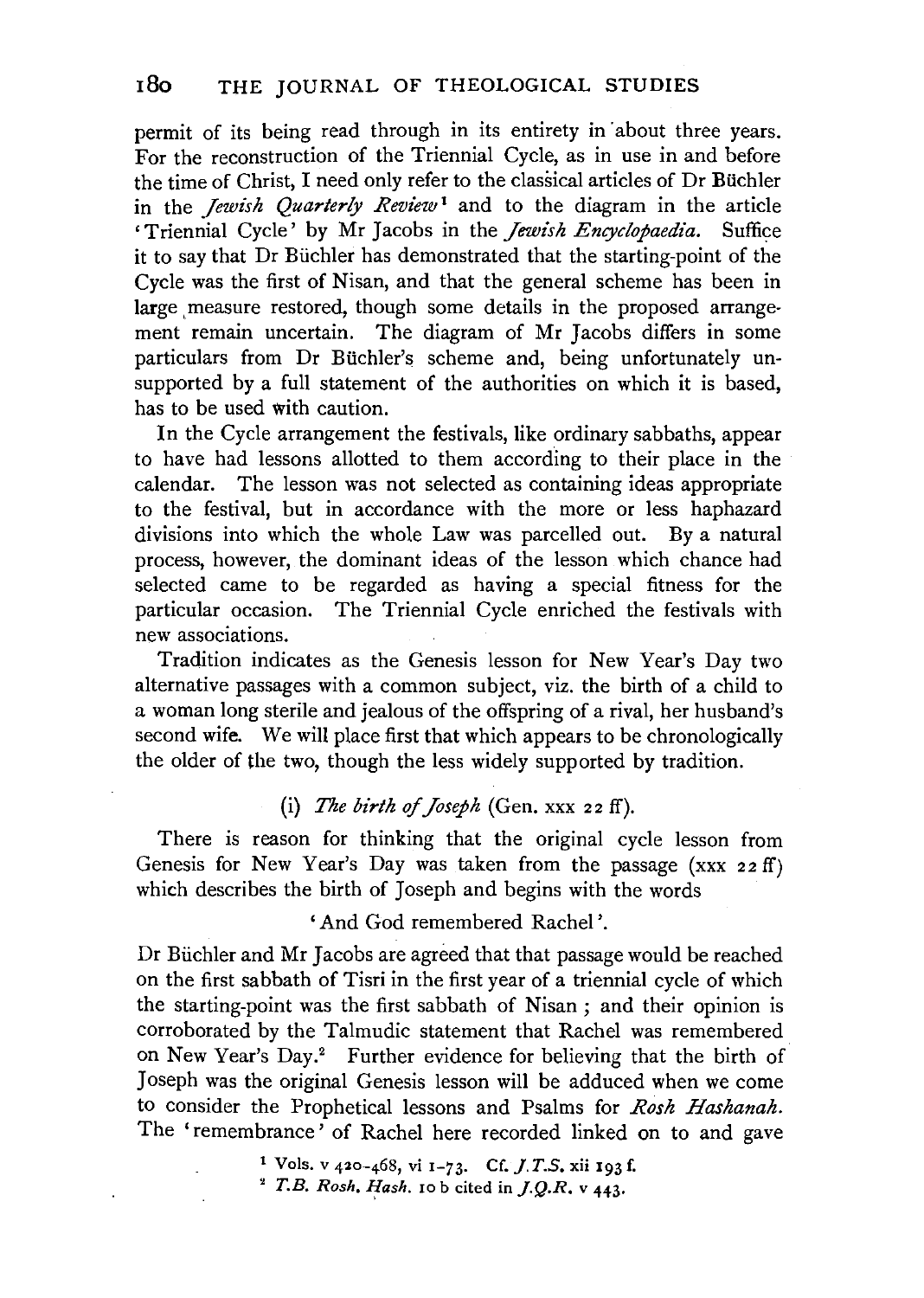a new connotation to the already existing conception of New Year's Day as 'a day of memorial'; the birth of a first-born son, on the other hand, was a new importation into the group of ideas associated with the festival.

## (ii) *The birth of Isaac* (Gen. xxi).

This lesson appears, however, to have been before long displaced by another with a kindred topic, since Genesis xxi, which describes the birth of Isaac and begins with the words

# 'And the LoRD visited Sarah ',

has widespread ancient authority as the New Year reading, being named along with the primitive lesson from Leviticus.<sup>1</sup> Moreover, the Babylonian Jews, when the feast was extended to a second day, read on that day the following chapter (Gen. xxii) relating to the offering of Isaac, and in modern times the 'binding of Isaac on the altar plays in the liturgy of the synagogue for the New Year a rôle in some, though not in the most characteristic, aspects not unlike that of the Crucifixion in the theology and liturgy of the Christian Church'.<sup>2</sup> The substitution for the story of the birth of Joseph of that of the birth of Isaac as the proper lesson was doubtless, as Dr Büchler suggests, due to analogy. 'When once it was assumed that one of the matriarchs was remembered on this day by God in respect to the blessing of children, the idea broadened to include Rebecca and Sarah as well.'<sup>3</sup> It is possible that the birth of Joseph was still retained for use on the first *sabbath* in the New Year, while the kindred story of the son of the greater patriarch, the father of the race, was appropriated to New Year's Day itself.<sup>4</sup>

# *New Year Prophetical Lessons (Haphtaroth).*

Whatever may be the precise explanation of the divergence of practice as regards the Genesis lesson, the association of New Year's Day with the birth of 'a son of many tears ' was now firmly fixed. There would also be linked with either of the Genesis lessons the further thought of the arrogance of a rival mother. Henceforth there were two new mottoes for the New Year, 'Unto us a son is born' and ' Don't boast '.

<sup>1</sup> Besides the passage in  $T.B.$  Meg. 31 a cited above, Dr Büchler quotes the Jerusalem Talmud and both Pesiktas, *].Q.R.* v 430.

<sup>2</sup>I. Abrahams, art. 'Trumpet', Hastings's D.B. iv 816 a. 3 *j.Q.R.* v 443· But is there any evidence for connecting *Rebekah* and her children with *Rosh Hashanah 1* 

<sup>4</sup> When Gen. xxii came to be read on the 2nd Tisri a link of association with the Feast of Trumpets (or rams' horns) was found in ver. 13, 'a ram caught in the thicket by his horns': art. 'Trumpet', Hastings's  $D.B.$  iv  $815 b.$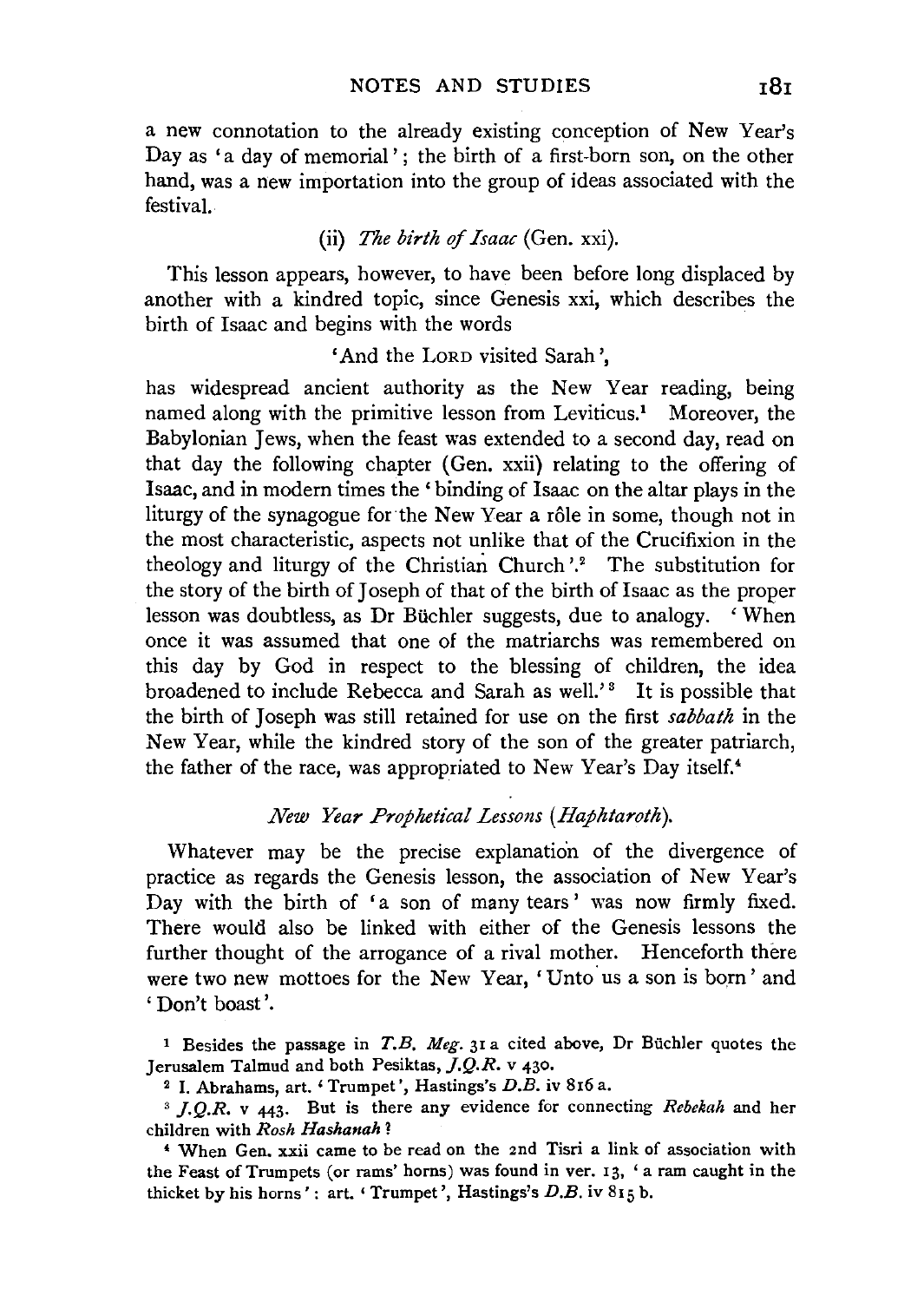# **182** THE JOURNAL OF THEOLOGICAL STUDIES

The Prophetical books, unlike the Torah, were not read through in their entirety in the Jewish services, but only in selections. Analogy with some dominant thought in the Torah lesson for the day was the general principle on which the selection was made. For New Year's' Day the birth of a child was the obvious *motif* for which illustration had to be found. Here again, as in the Torah lessons from Genesis, we find mention of two alternatives.

### (i) *'The dear son Ephraim'* (Jer. xxxi 20).

The older of the two was undoubtedly Jer. xxxi 20 with perhaps a verse or two more  $:$ ---

' Is Ephraim my dear son ? is he a pleasant child ? for as often as I speak against him, I do earnestly remember him still : therefore my bowels sound for him ; I will surely have mercy upon him, saith the LORD.'

This is the first *Haphtarah* named, along with the primitive Leviticus lesson, in our main authority cited at the beginning of this paper ; ' Hannah' appears there only in a secondary position as the lesson adopted by 'others'. We note that this short reading from Jeremiah was obviously selected as a pendant to the narrative of the birth of Joseph, not to that of the birth of Isaac. Ephraim is Joseph's son, and the selected verse occurs in the same context with the mention of Rachel weeping for her children and refusing to be comforted (Jer. xxxi 15). Moreover, the words 'I do earnestly remember him' 1 befit the New Year as 'a day of remembrance' and recall the opening of the Torah lesson 'And God remembered Rachel '.

# (ii) *The birth of Samuel* (1 Sam. i, ii).

But the earlier prophetical books offered a closer analogy to the account of the birth of Joseph, and an alternative to the Jeremiah lesson must very soon have been found in the opening chapter or chapters of the first book of Samuel. The story of the rivalry of Leah and Rachel repeats itself in the narrative of Peninnah and Hannah. Rachel 'envied' Leah and 'wrestled' with her sister 'with wrestlings of God'! Peninnah, Hannah's rival, 'provoked her sore for to make her fret'.<sup>3</sup> In both instances the sterile wife was the best beloved of her husband and at the last presented him with a son. And so the birth of the patriarch now found its proper counterpart in the New Year service in the birth of the first of the Prophets. As regards the particular portion of Scripture originally selected, our oldest authorities

ַוֹ<sup>בֹר</sup> אֶזְכְּרֶנּוּ י

 $2 \text{ Gen. } \text{xxx} \space 1, 8.$   $3 \text{ I Sam. } i \space 6.$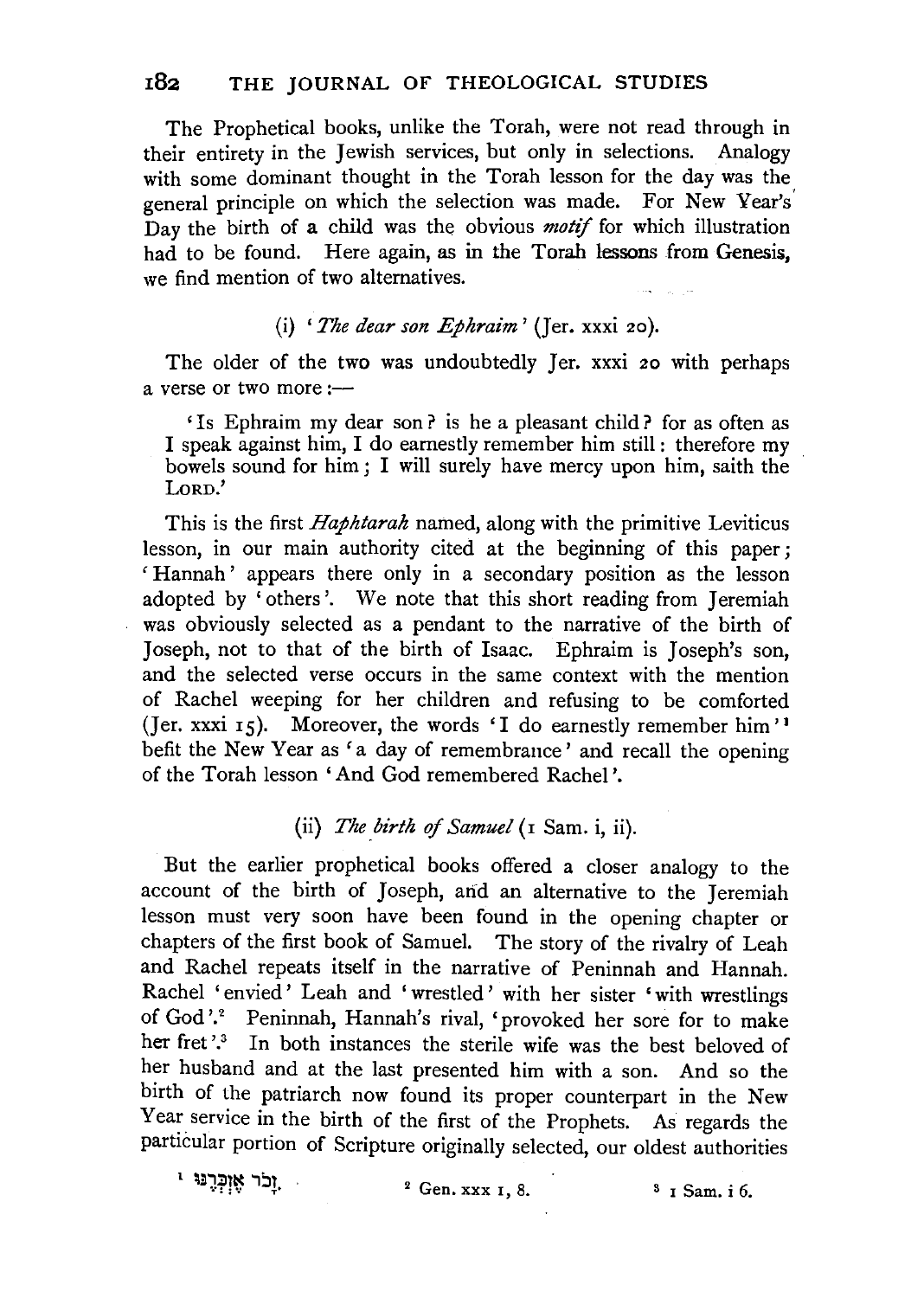merely tell us vaguely that the lesson was 'in [the section about] Hannah'.<sup>1</sup> Ultimately the song of Hannah (I Sam. ii I-Io) became or was included in the stereotyped lesson ; but at the first it seems to have consisted of the prose narrative of the birth. The exact extent of what was doubtless the original lesson may be inferred from an eighthcentury Oxford MS, containing a list of sabbath lessons from the first half of the Pentateuch with the corresponding prophetical readings.<sup>2</sup> That MS informs us that the passage which was read as the sequel to Gen. xxx 22 ('And God remembered Rachel') extended from I Sam. i II to verse  $22$ , beginning:-

'And she vowed a vow, and said, 0 LoRD of hosts, if thou wilt indeed look on the affliction of thine handmaid, and remember me, and not forget thine handmaid ', &c.

Our R. V. quite obscures the fact that this passage actually contains a statement that Samuel was born at the New Year. 'And it came to pass', we read in *v.* 20, *'when the time was come about,* that Hannah conceived and bare a son.' But the phrase לְתִקְפּוֹת הַיָּמִים uote Dr Driver<sup>3</sup>) *'at the comings round of the days,* i.e. . . . at the coming round of the new year when the Feast of Ingathering was held, which is no doubt the occasion of the pilgrimage alluded to in  $v$ . 21'.

The idea of 'remembrance', which was from the first associated with the New Year, is, it will be observed, common to the older Genesis lesson and to both the alternative second lessons from Jeremiah and Samuel.

## *The Song* of *Hannah.*

The song or 'prayer' of Hannah (1 Sam. ii 1-10) provokes enquiry. Several considerations indicate that it formed no part of the original narrative, but that it is a late interpolation which has been, erroneously, it seems, put into the mouth of Hannah. (1) It has often been observed that the clause which in the Massoretic text precedes the Song (i 28 'And he worshipped the LoRD there') probably corresponds to the words which in the LXX stand at its close (ii II και κατέλιπεν *avTov lK£1: lvwmov Kvp{ov* ). If these are merely variant readings 'it will follow that Hannah's Song is inserted in MT and LXX in a different place',<sup>3</sup> and we may add with Dr Swete that 'it seems to be a reasonable inference that it was not in the original draft of the book'.<sup>4</sup> (2) The

<sup>&#</sup>x27; mn:J. • *].Q.R.* vi 38 ff. The Haphtarah to Gen. xxi ('And the LoRD visited Sarah '), read two months earlier, was I Sam. ii 21-28 ('And the LoRD visited Hannah').

<sup>3</sup> Driver, *Notes on Heb. text of Samuel, in loc.* 

<sup>&#</sup>x27; *Introd. to* 0. *T. in Greek* 245·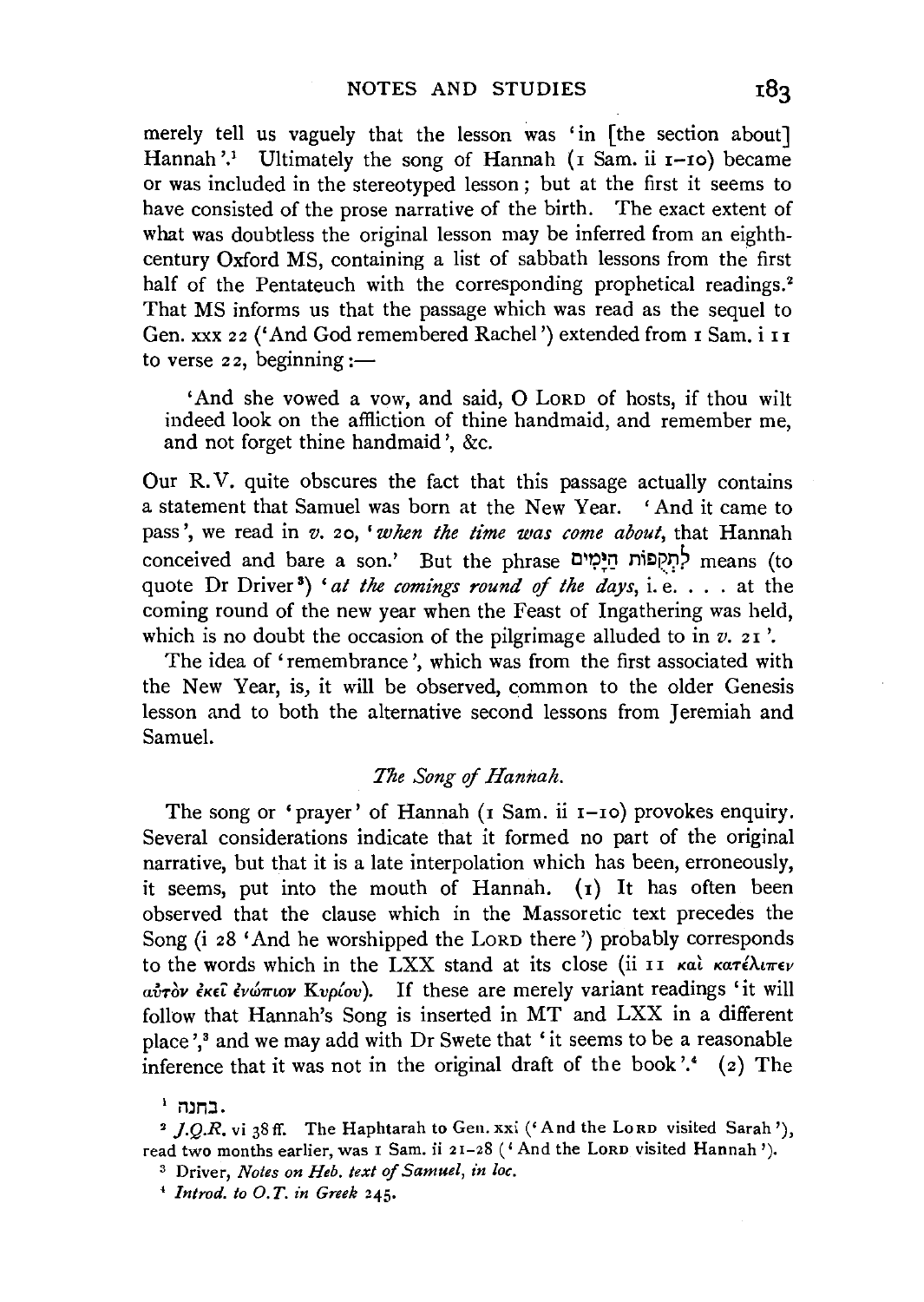wide divergence in the latter part of the Song between the text of the LXX and that of the MT points in the same direction. Interpolations notoriously take various forms. (3) Lastly, as all commentators remark, the Song is in general singularly inappropriate to the occasion. It resembles a paean of a victorious warrior rather than a mother's jubilation over her first-born son. One half-verse alone (5 b) is not wholly irrelevant to the circumstances : 'Yea, the barren hath borne seven, and she that hath many children languisheth.' This half-verse, which in its context is merely one of several instances of reversal of fortune, seems to be largely responsible for the ascription of the Song to Hannah.<sup>1</sup>

What, then, was the original history of the Song, and how did it find its way into its present position? The explanation which I venture to suggest is that an ancient Psalm commemorating some signal victory in battle has been worked over and transformed into a lesson or canticle for New Year's Day. The Song naturally falls into two parts  $(1-8b, 1)$ 8 c-10), the break coming at the point where the wide discrepancy between the Greek and Hebrew texts begins. I suggest that the ancient Psalm of victory forms the basis of Part I  $(1-8b)$ ; this has been but slightly adapted for liturgical purposes. Part II (8 c-10), on the other hand, is mainly liturgical amplification, which has taken different forms in the two texts. A line or more of the ancient poem possibly underlies this portion also; but the editors have used far greater liberties in these verses.

That the groundwork of the Song was a paean of victory is suggested by the resemblances which it presents to another Psalm which has also been incorporated in, and at the other end of, the originally undivided book of Samuel. I refer to the 'song' of David which he 'spake unto the LORD in the day that the LoRD delivered him out of the hand of all his enemies and out of the hand of Saul' ( $2$  Sam.  $xxi = Ps$ .  $xviii$ ). The main parallels are as follows : $-$ <sup>2</sup>

### <sup>I</sup>Sam. ii.

- <sup>I</sup>Mine *horn* is exalted in the LORD . . . I rejoice in thy *salvation.*
- <sup>2</sup>There is none holy as the LORD; For there is none beside thee; Neither is there any *rock* like our God.

### 2 Sam. xxii.

3 The *horn* of *my salvation.* 

- <sup>2</sup>The LoRD is my *rock*
- 32 For who is God, save the LoRD? And who is a *rock* save our God?
- 
- <sup>1</sup> But see on  $v$ . 10 b below.<br><sup>2</sup> I quote the R.V., neglecting the LXX variants.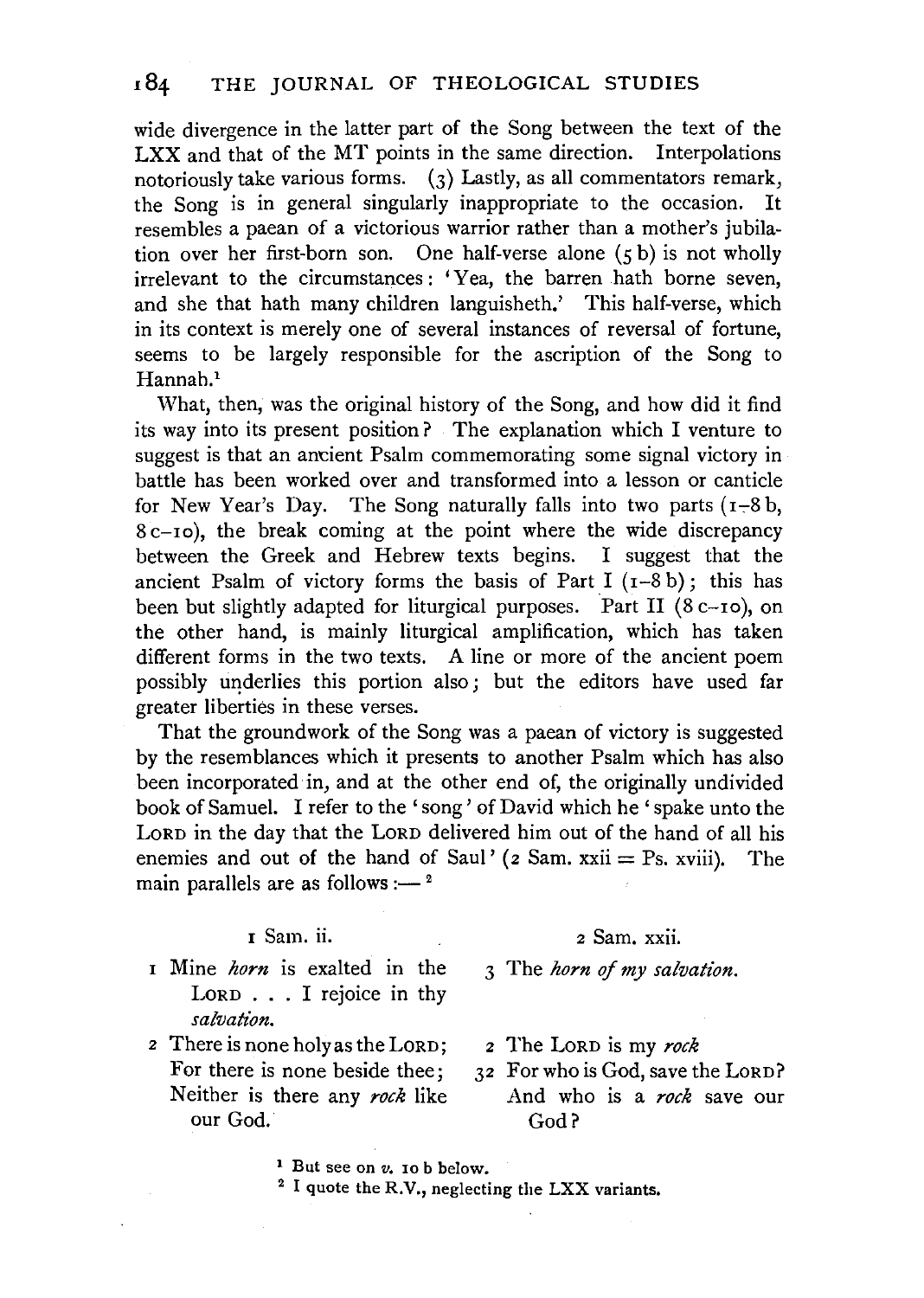- 7 He bringeth low ( $\tau a \pi \epsilon \nu o \hat{\imath}$ ), he also lifteth up.
- 8 He raiseth up the poor out of the dust,

He lifteth up the needy  $(\pi r \omega_X \acute{\omega} \nu)$ from the dunghill.

- ro Against them shall he *thunder in heaven.*
- ro He shall give strength unto *his king,*  And exalt the horn of *his anointed.*

1 Sam. ii. 2 Sam. xxii.

- 28 And the afflicted  $(\pi \tau \omega_X \acute{\omega} \nu)$ people thou wilt save:
	- But thine eyes are upon the haughty, that thou mayest bring them down ( $\tau a \pi \epsilon \iota$  $ν$ ώσεις).
- 14 The LoRD *thundered from heaven,* and the Most High uttered his voice.
- 5 r Great deliverance giveth he to *his king,*
- And sheweth lovingkindness to *his anointed.*

It is, of course, impossible to reconstruct the earlier history of 'Hannah's Song', and it may be idle to speculate what particular victory it was originally designed to commemorate ; yet I will hazard .a further suggestion. Verse ro contains a sentence which is common to the two texts and therefore probably stood in the original poem :-

### R.V.

LXX.

Against them (l,ll) shall he thunder *Kvpwc; avlf3YJ* (i1,ll) de; *ovpavoilc; Kat*  in heaven. *£f3p6VTYJCT£V,* 

The metaphor, as we have just seen, is not peculiar to this Psalm; yet there is one incident in the life of Samuel to which the words would appear specially appropriate. I refer to the decisive victory near Mizpah which the Israelites, after long subjection, obtained over the Philistines, and which Samuel signalized by setting up the stone Eben-ezer  $(r \text{ Sam. vii } f \text{ ff})$ . On that occasion we read  $(g f)$  that

' Samuel cried unto the LoRD for Israel ; and the LoRD answered him. And as Samuel was offering up the burnt offering, the Philistines drew near to battle against Israel: but the LoRD thundered with a great<sup>2</sup> thunder on that day upon the Philistines, and discomfited them ; and they were smitten down before Israel.'

It is conceivable that the paean of victory which underlies Hannah's Song was originally referred to this occasion and bore as title simply the word yלשמואל or :הראשמואל. Like the 'prayer of Habakkuk', the 'prayer' entitled 'Samuel' was not incorporated in the final Psalter,

<sup>1</sup> See Prof. Macalister's *The Philistines,* Schweich Lectures for 1911, 48 f, in defence of the credibility of the narrative. 2 Heb. *voice.*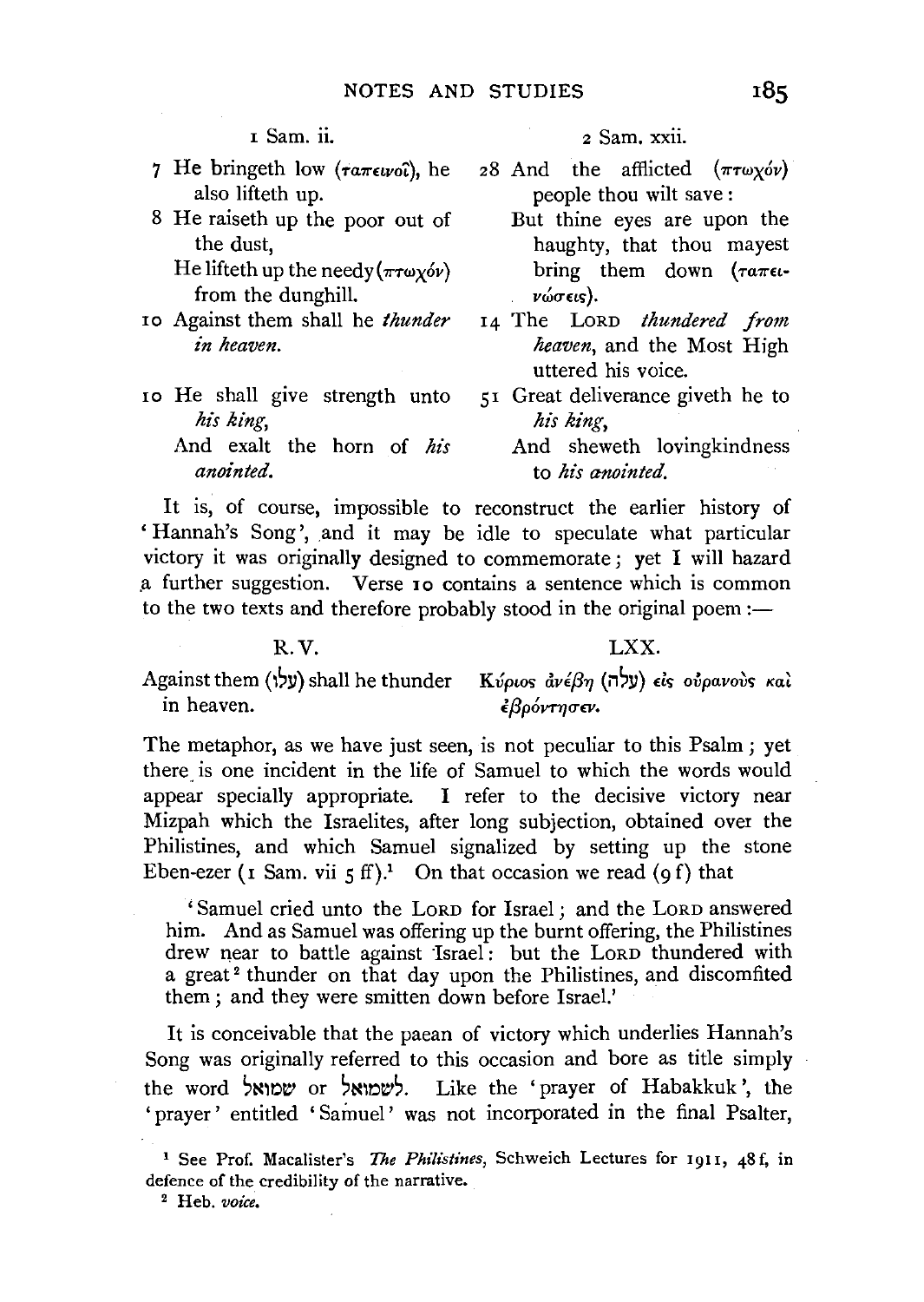but escaped oblivion and was made available for use as a Haphtarah by being attached to one of the prophetical books. The title, however, was not explicit, and the Psalm was inserted not in the seventh chapter of  $r$  Samuel but in the second. It was assumed to refer not to the victory gained through the prophet's intercession, but to his birth, and put into the mouth of his mother. Two features seemed to make it appropriate to her, the contrast in  $v$ .  $\zeta$  b between the barrom mother and the prolific, and the denunciation of arrogance in  $v$ , 3, such as was  $\frac{1}{2}$ a cy reminum and in somial encampaires by ringul and Leah.<sup>1</sup><br>Reconstruction of this sort must necessarily be conjectural. But,

186 THE JOURNAL OF THE JOURNAL OF THE JOURNAL OF THE JOURNAL OF THE JOURNAL OF THE JOURNAL OF THE JOURNAL OF T<br>186 THEOLogical Studies of the Journal of the Journal of the Journal of the Journal of the Journal of the Journ

whatever the exact details of the early history may have been, I think there can be little doubt that  $(r)$  the Song is an interpolation in its present context,  $(z)$  in its final form it has undergone, especially in the last verses, modification to adapt it for liturgical use on New Year's Day, Parallels for this procedure are not lacking. As the *Haphtarah* for Rosh Hashanah was, according to our oldest authority, 'in Hannah', so that for Pentecost was 'in Habakkuk', and we know that that meant, or came to mean, the 'prayer' or song of Habakkuk (Hab. iii). The title and colophon to that 'prayer' suggest that it has been transferred to the prophetical book from a collection of poems. The closing verses with reference to harvest seem to have been appended to adapt the prayer for use at Pentecost.<sup>2</sup> The Haphtarah for the Day of Atonement was 'in Jonah', and, though in the modern synagogue the whole book is read, the original lesson was probably confined to the 'prayer' of Jonah (ii  $2\text{--}9$ ), which is recognized to be a later interpola $f(x)$  the great function  $f(x)$ .  $\frac{1}{100}$  is the latter to examine the latter part of the song of  $\frac{1}{100}$  of  $\frac{1}{100}$  of  $\frac{1}{100}$ for the great Festivals.<br>I will now proceed to examine the latter part of the Song of Hannah.

divergence until a first portion of *after the first portion of the first* portion of *v. a. b. b. b. c. b. b. c.* which runs in the *v. a. b. b. c. b. c. b. c. b. c. b. c.* b. c. b. c. b. c. b. c. b. c. b. c. b. c. b. c. g out the<br>-----divergence until after the first portion of  $v$ . 8, which runs in the  $R. V. :=$ 

> He raiseth up the poor out of the dust,  $T_{\text{total}}$  is the poor our or the due

And in the throne of glorid the throne of glorid throne of glorid through the throne of glorid through the throne of glorid through the throne of glorid through the through the through the through the through the through t

To make them sit with princes,<sup>4</sup> And inherit the throne of glory.

<sup>1</sup> A slight indication of the influence of 1 Sam. vii as well as 1, Sam. ii on a 'New Year ' Psalm  $(xeix)$  will be noticed below.

<sup>2</sup> See *J.T.S.* xii 209. But see, on the other hand, Prof. Burkitt's article, *ibid.* xvi 62 ff. 1 have read that article with great interest, but cannot bring myself to believe that the practice of reading a Prophetical lesson goes so far back as the days of Josiah.<br><sup>3</sup> Or should we say Canticle?

 $*$  +  $\lambda a \hat{\omega} \nu$  LXX ex Ps. exiii (exii) 8.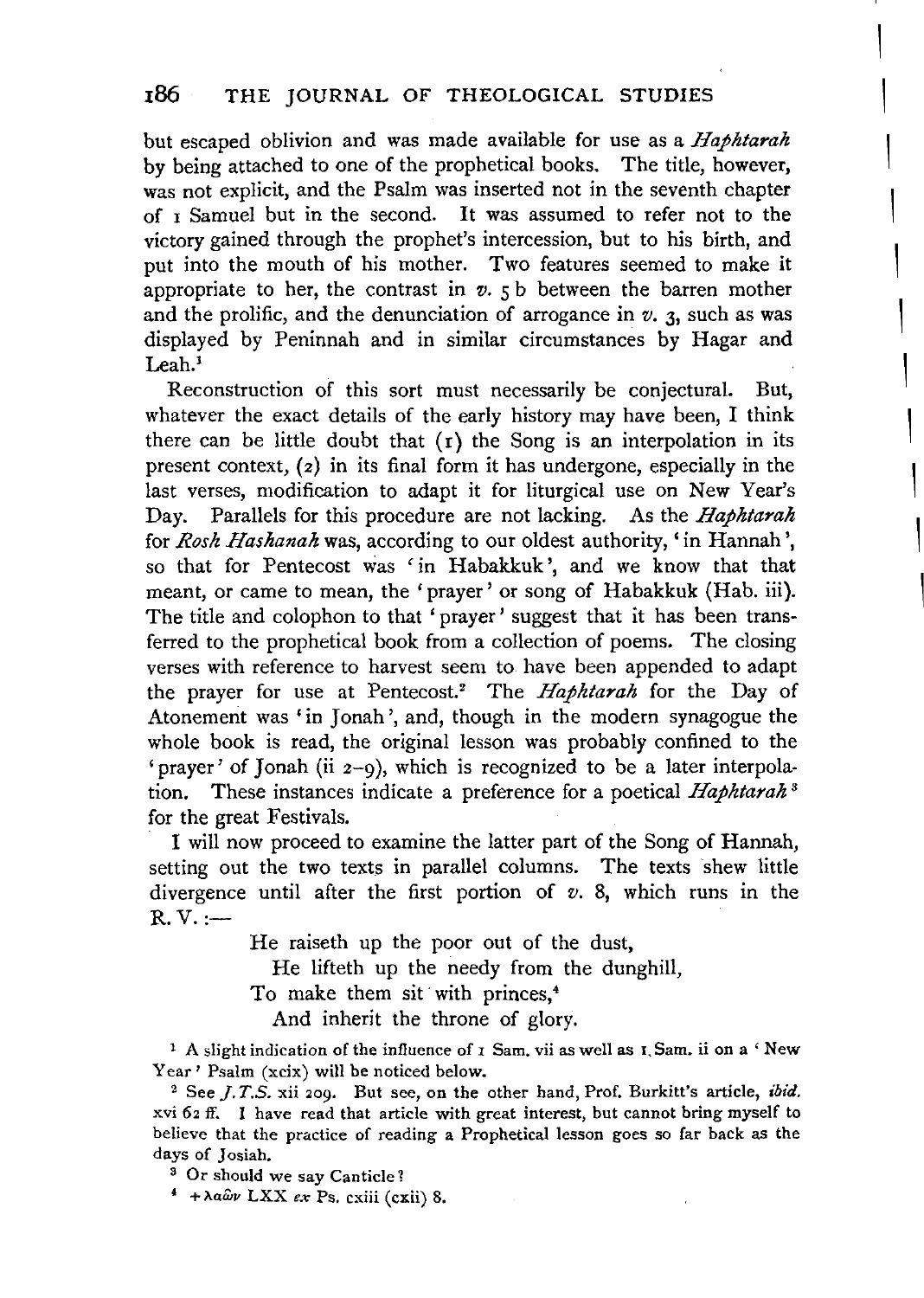Then the texts bifurcate  $:$ R.V. 8 c For the pillars of the earth are the LoRD's, And he bath set the world upon them. 9 a He will keep the feet of his holy ones, But the wicked shall be put to silence in darkness ; b For by strength shall no man prevail. xo a Theythatstrivewith the LORD shall be broken to pieces ; b

- c Against them (עליו; Qri עליו; shall he thunder in heaven: The LORD shall judge the ends of the earth ;
- d And he shall give strength unto his king,
	- And exalt the horn of his anointed.

 $\delta$ ιδούς εύχην τω εύχομένω, και εύλόγησεν έτη δικαίου.

ότι ούκ έν ίσχύι δυνατός άνήρ·

 $\boldsymbol{K}$ ύριος ἀσθενῆ ποιήσει ἀντίδικον  $a\overset{*}{v}a\overset{_{\circ}}{v}b$ .

*K<i>v*<sub>ριος</sub> *άγιος.* 

p.~ *KavxauOw* o *cppc'mp.os lv TV cppo-* , > <sup>A</sup>*V'Y/U£L aVTov,* 

Ka~ p.~ *KavxauOw* o *llvva:ros lv Tii avvap.n awov,* 

Ka~ p.~ *KavxauOw* o *1r>..ovuws lv*  **-r<i>** *1rAoV-r'l? aVToiJ·* 

 $d\lambda\lambda'$  ή *έν τούτω καυχάσθω* ο *καυ-*X~JL£vos, , ' , ' , *uvvtnv Kat ywwuK£LV Tov KVpwv,* 

 $k$ καί ποιείν κρίμα καί δικαιο $σ$ *Úνην εν μέσω της γής.* 

*Kύριοs ἀνέβη* (= iγ) είς ούρανούς καὶ *ἐβρόντησεν* a<del>ύτ</del>òs κρινεῖ ἄκρα γῆs.<sup>1</sup>

**Kat** *8i0w<TtV lux\_Vv* **To'ir;** *{3aut.'>t.£Vrrtv*   $\eta \mu \hat{\omega} \nu$ 

Ka~ iltf;~u£L *Ktpa<; XPLUTOV avTOV .* .

8 c (Hebrew) *The pillars of the earth.* The word translated 'pillar' מצוק occurs here only in the O.T. with the exception of a doubtful

1 Many MSS and VSS add  $\delta$ katos dv, representing an original  $\mathbb{N}$ ינה or more probably (cf. *v.* 2 LXX) אה 'He is a Rock': a refrain or response similar to *KVplO< a'YIO<* above.

LXX.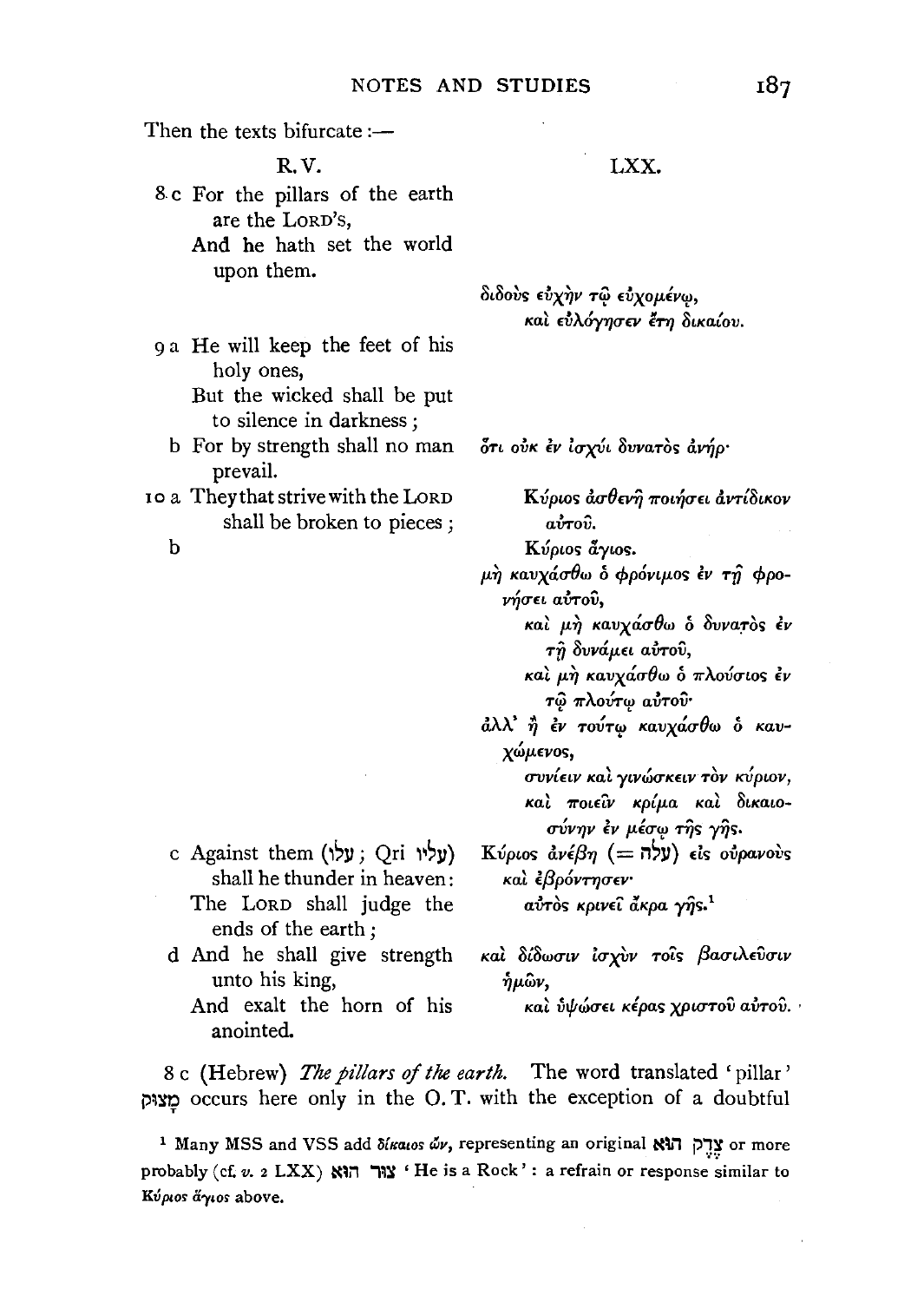instance in  $I$  Sam. xiv  $I$ . From the verb  $PIY$  'melt', it is interpreted, doubtless correctly, as a molten support. Commentators all take the clause in its literal sense to refer to creation, and cite passages like Job ix 6 where the pillars (עַמוּדִים) of earth are mentioned. This, again, is probably correct. That primitive conceptions of cosmogony are in the writer's mind seems clear; but the 'New Year' Psalms, to which we must look for illustration, leave open the possibility that *the pillars*  here have a metaphorical and, as in St Paul/ a *personal* sense. Under 'New Year' Psalms I include, as explained below, not merely those traditionally allocated to *Rosh Hashanah,* but a few others which from the ' New Year' ideas contained in them and their position in the Psalter appear at one time to have been used on or about either the spring or the autumn New Year (1 Nisan or 1 Tisri).

The creation of the world, here probably referred to, is eminently a New Year thought. That the world was created on New Year's day was universally believed, though opinions differed as to whether the spring or the autumn New Year was thus honoured. According to R. Eleazar the creation took place on I Tisri, according to R. Joshua on I Nisan 2 ; R. Joshua's view doubtless implies that on the latter date the Triennial Cycle commenced and Genesis i was read; R. Eleazar's opinion perhaps indicates a variety of lectionary practice. The allusion to creation is therefore natural in a *gloss* appended by an editor adapting the Song for New Year use ; it does not fit on very naturally to the preceding verses enumerating various vicissitudes of fortune due to God's *governance* of the world. In the ' New Year ' Psalms we note the following parallels  $s$  :-

lxxv 4 (3) When the earth and all the inhabitants thereof are melted away,

I adjust the pillars of it (עֲמוּדָיהָ).

XXlV I The earth is the LORD's (ליהוה הארץ)...

2 For he hath founded it upon the seas

and he maketh it fast upon the streams.

xciii 1 The Lorp reigneth . . .

Yea the world is established that it cannot be moved.

On the other hand, the *form* of the clause in Hannah's Song

# *For the pillars* of *the earth are the LoRD'S*  בי ליהוה מצקי ארץ

1 Gal. ii 9· 2 T.B. *Rash Hash.* 10 b, II a. 3 I have availed myself of the late Dr Driver's version in *The Parallel Psalter*  (ed. 2, 1904).

• Dr Briggs regards the second line as a gloss. The Psalm bears obvious marks of the influence of the song of Hannah.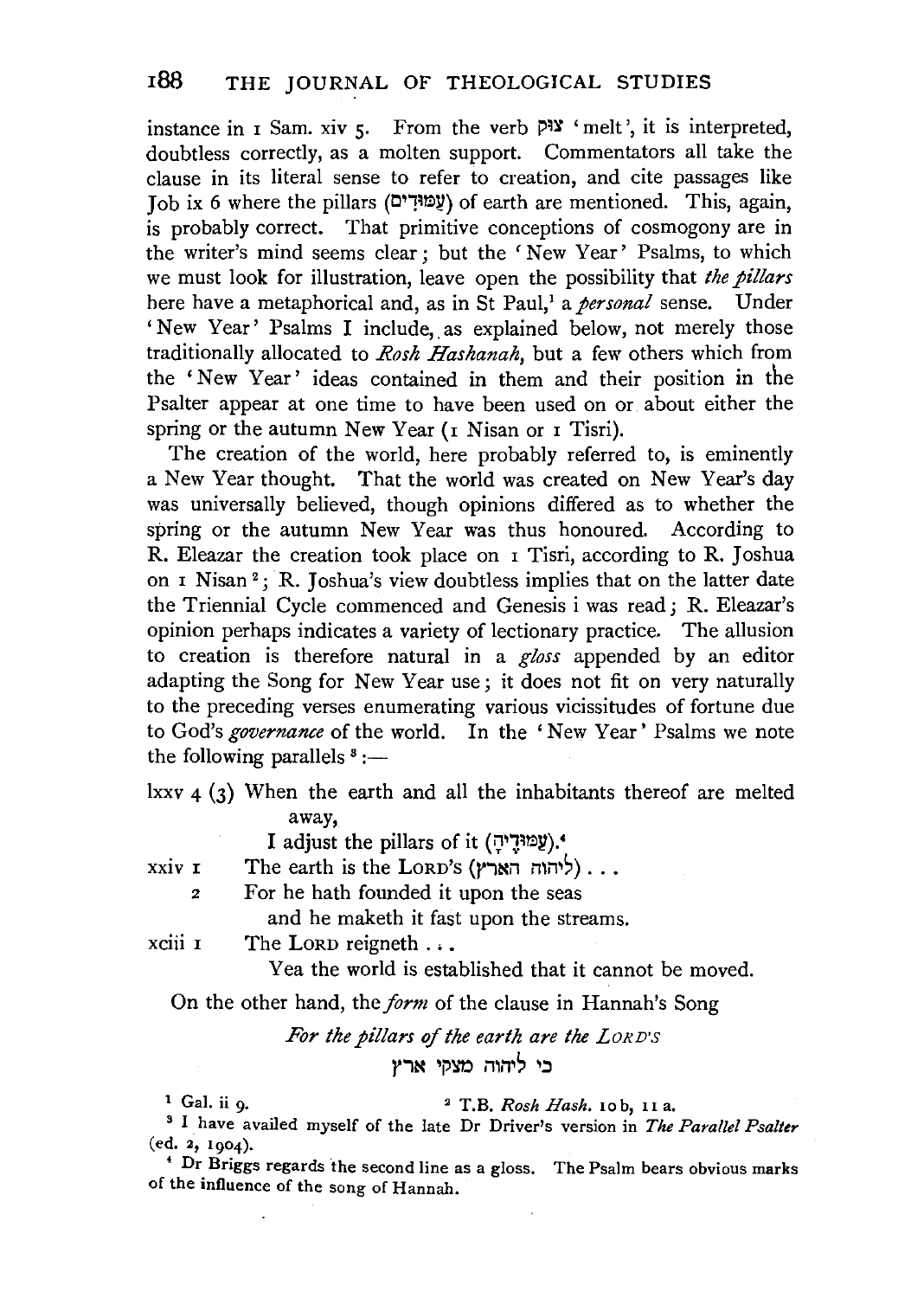must be compared with the following passages in the two Psalms allocated by our oldest tradition to the New Year : $-$ 

# xlvii 10 (9) *For the shields of the earth are God's;*  He is greatly exalted.

בי לאלהים מגני ארץ מאר נעלה

# 6n *Tov 0£0v ot KpaTatol* ri]> y~> *crcf>68pa* E7r~pOYJcrav.

The clause in the Psalm, as in Hannah's Song, is preceded by a mention of 'the nobles' (נדיבים), and in the LXX of the Song the insertion of the word  $\lambda a \hat{\omega} v$  produces closer assimilation to the Psalm. In the Psalm the LXX gives a personal interpretation to the word ' shields' (oi Kparaw<sup>{</sup>), and that this interpretation is correct is evident from the parallelism between 'shield' and 'king' in  $:=$ 

lxxxix 19 (18) *For our shield belongeth unto the LORD*  and our king to the Holy One of Israel. בי ליהוה מנננו ולקדוש ישראל מלבו

The thought of God as 'King of the Universe' is prominent in the Jewish New Year ceremonial ; with that is linked the idea of Him as protector of the kings of the earth (cp. the conclusion of Hannah's Song).<sup>1</sup> It is therefore conceivable that 'the pillars of the earth' are equivalent to 'the shields of the earth', or indeed that the rendering 'pillars', 'molten (supports)' should rather be replaced by 'molten (shields)'. Such an interpretation suits the context:  $\ldots$  To make them sit with nobles and inherit the throne of glory. For the rulers of earth belong to and are appointed by God.' But it is doubtful whether a Hebrew writer would so magnify the office of earthly sovereigns as to say that 'He hath set the world upon them'.<sup>2</sup> On the whole, therefore, the reference to creation is to be preferred.

8 c (Greek). The LXX has quite a different text. The first line about the answer to prayer or vow may be 'an attempt to accommodate the Song more nearly to Hannah's position' (Driver). The second,

And he blesseth the *years* of the just,

· is perhaps influenced by some form of New Year felicitation. We are not told that Samuel's parents were advanced in years.

9a (Hebrew: no Greek equivalent). With

*He will preserve the feet of his godly ones*  .<br>רגלי \*חסידיו יִשְׁמ

<sup>1</sup> And cp. the postscript at the end of this article.

<sup>&</sup>lt;sup>2</sup> Yet cf. Ps. xlvii (xlvi) 10 LXX oi κραταιοί της γης σφόδρα έπήρθησαν. 'Highly exalted is he', which the LXX here misinterprets, is a liturgical insertion like *Kvptos*  $\tilde{a}$ *ytos* in the LXX of Hannah's song  $(v.$  10*a*).<br><sup>3</sup> So Qri ; Kt. **'**11'D<sub>1</sub>.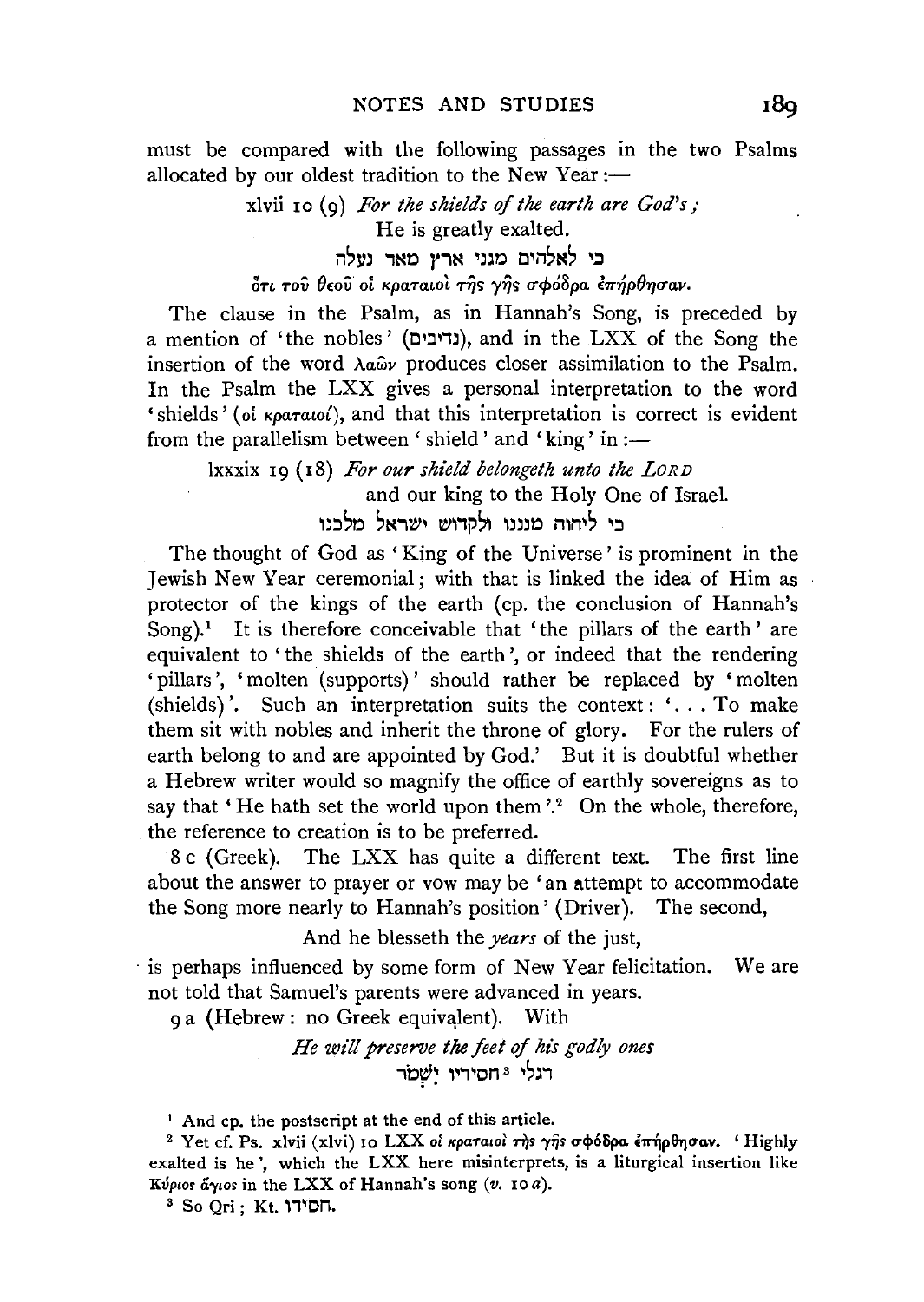we should compare Ps. xcvii 10 (one of a little group of Psalms 1 beginning 'the LORD reigneth' and containing 'New Year' thoughts) :-

> *He preserveth the souls of his godly ones*  שמר נפשות חסידיו

*Rosh Hashanah* is a preliminary day of judgement, and the contrast of saints and sinners recalls the thought that all men's actions come up before God on that day. 'According to Jewish tradition, the great books of judgement are opened on the first day of Tisri, and closed ten days afterwards on the day of Atonement.'<sup>2</sup> In the words of the modern service, which are based on the Jerusalem Talmud, 'Thereon also sentence is pronounced upon countries-which of them is destined to the sword and which to peace, which to famine and which to plenty ; and each separate creature is visited thereon, and recorded for life or for death '.8

9 b and ro a, which are practically identical in the two texts, may be part of the original poem, and do not call for remark.

In 10 b the LXX has two insertions peculiar to itself. First, the liturgical refrain or response, Kύριος άγιος. This, with the two instances  $\sin v.$  2 (ούκ έστιν άγιος ως Κύριος . . . ούκ έστιν άγιος πλήν σου), forms the third *Sanctus* in the Greek text. This *Trisagion* is paralleled by the triple *Sanctus* (Holy is he ... Holy is he ... For the LoRD our God is holy) in *vv.* 3, 5, and 9 of the 'New Year' Ps. xcix, which has other links with Hannah's Song. Compare in the modern New Year Service: ' Holy art thou, and dreaded is thy name, and there is no God beside thee, as it is written, And the Lord of hosts is exalted in judgment, and the holy God is sanctified in righteousness. Blessed art thou, 0 Lord, the holy King.' •

The LXX then adds two verses on the subject of arrogance and the only proper subject for 'glorying', taken, with variant readings, from Jer. ix 23f. Here we have the  $\mu \dot{\eta}$   $\kappa a \nu \chi \dot{a} \sigma \theta \epsilon$  of 'Hannah' illustrated by a short *Haphtarah* ( $\mu \hat{\eta}$  *Kavxacrobu KTA.*) from another prophetical book, just as the main *Haphtarah* was selected on account of the similarity of its topic to that of the Torah lesson. These verses of Jeremiah were, according to the diagram in the *Jewish Encyclopaedia* (art. 'Triennial Cycle'), the *Haphtarah* for the *fourth* sabbath in this same month of Tisri in the third year of the cycle. The passage had thus another association with the New Year month, and I cannot help

1 Or rather the *disieda membra* of what was once a single Psalm celebrating the advent of the universal king for judgement, afterwards broken up for liturgical purposes into six portions (Briggs). 2 Oesterley and Box *Religion and Worship of Synagogue* (ed. 2) p. 417. 8 *Authorized Daily Prayer Book,* transl. Singer (ed. 9) p. 250.

< *Ibid.* p. 240.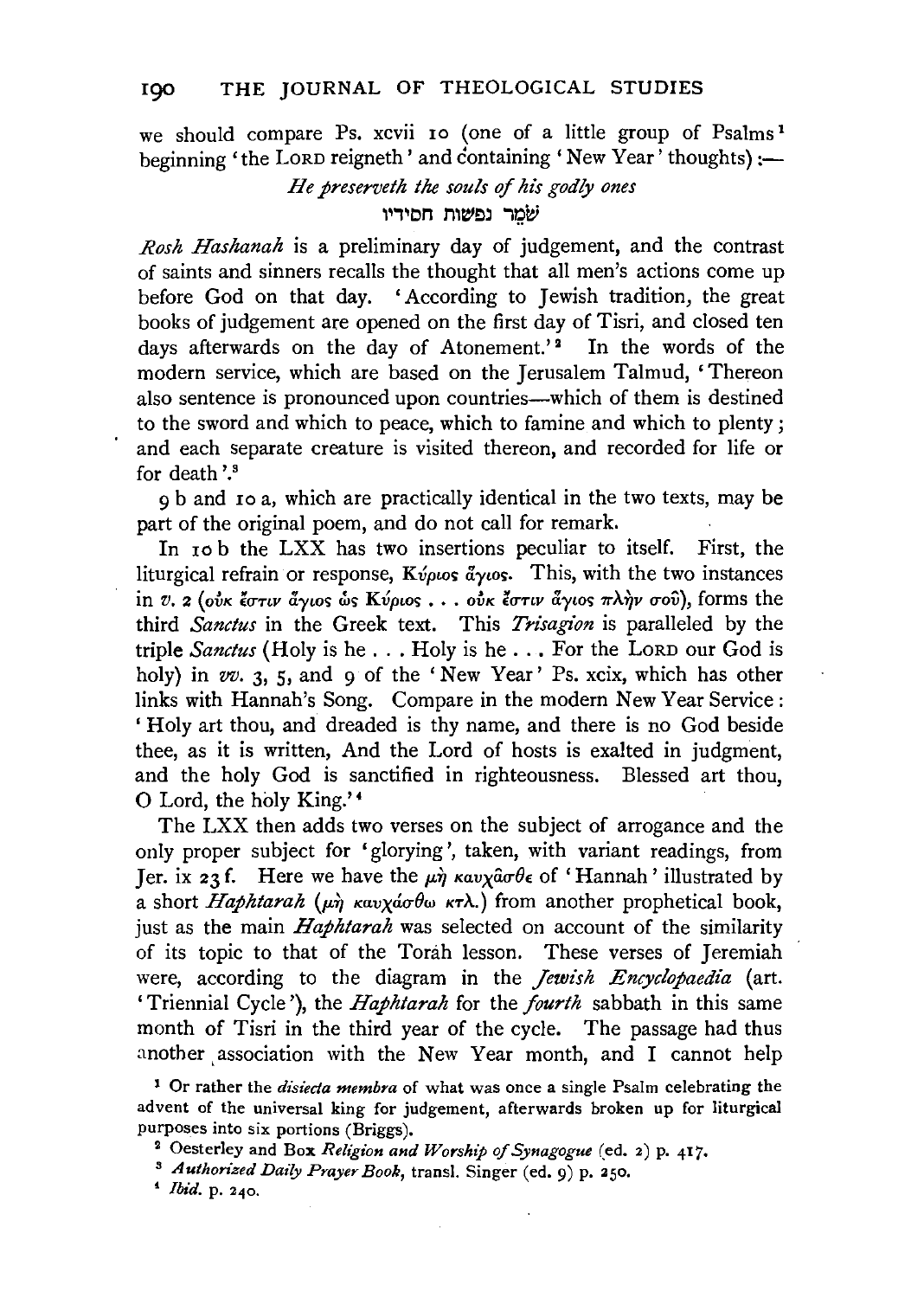thinking that Mr Jacobs may here be slightly in error in his restoration of the cycle system, and that the Jeremiah verses were actually read on the *first* sabbath in Tisri. It is noticeable that the illustration is drawn from the prophetical book which furnished the original *Haphtarah* for the festival (see above). It is curious too that *v*. 5 b ότι στείρα έτεκεν  $\epsilon \pi \tau a$  finds a parallel in Jer. xv 9 *εκενώθη ή τίκτουσα έπτά*,<sup>1</sup> a chapter which opens with a mention of Samuel and Moses as typical intercessors with God. Did the editor of the Song in supplanting the older lesson from Jeremiah make compensation, as it were, for his innovation by inserting in the new *Haphtarah* patches from the prophetical book which supplied the original and now superseded lesson?

ro c, d. In the final stanza the two texts reunite, except for a few variant readings. Here we may have a fragment of the old paean of victory, but it has probably not escaped liturgical modification. All three conceptions contained in it are, as has been shewn, specially associated with the New Year :•the thunder which is God's trumpet-note, universal judgement, and the protection and exaltation afforded by the King of Kings to his earthly vicegerents. In particular, the LXX form of the first line should be compared with the New Year Psalm :-

' Hannah' LXX.  $P_s$ , xlvii 6 (5). K*ύριος ἀνέβη* (=  $\vec{v}$ χ) είς ούρανους God is gone up ( $\vec{v}$ χ) with a shout, και εξρόντησεν.<br>
kal εξρόντησεν.<br> **b**e LORD with the voice of the the LORD with the voice of the horn.

The Psalm represents Yahweh as ascending the hill of Zion and entering the temple in triumphal procession, with singers and musicians, on the Feast of Trumpets (Briggs). Under the influence of this conception an editor has altered the original reference to the defeat of the foe in a thunderstorm: $-$ 

# *Against them* (l'll or l',Y) *shall he thunder in heaven,*

a defeat of which the prose account is, I venture to think, contained in 1 Sam. vii 10 :--

# *But the LORD thundered with a great voice on that day upon* ( $y$ ) *the Philistines.*

Some Greek MSS and Versions append at the end of roc an interjectory response analogous to *Kvpws ayws* above. In 10d the generalizing plural in the LXX ('our kings', cf. Ps. lxxxix 19 (18) 'our king') also points to liturgical use. It is not necessary to infer from it that this liturgical use goes back to the times of the Monarchy. The 'shields', that is the kings, ' of the (whole) earth are God's' (Ps. xlvii 10).

<sup>1</sup> The Torah lesson should also be compared. Leah was the mother of seven children wben Rachel gave birth to Joseph.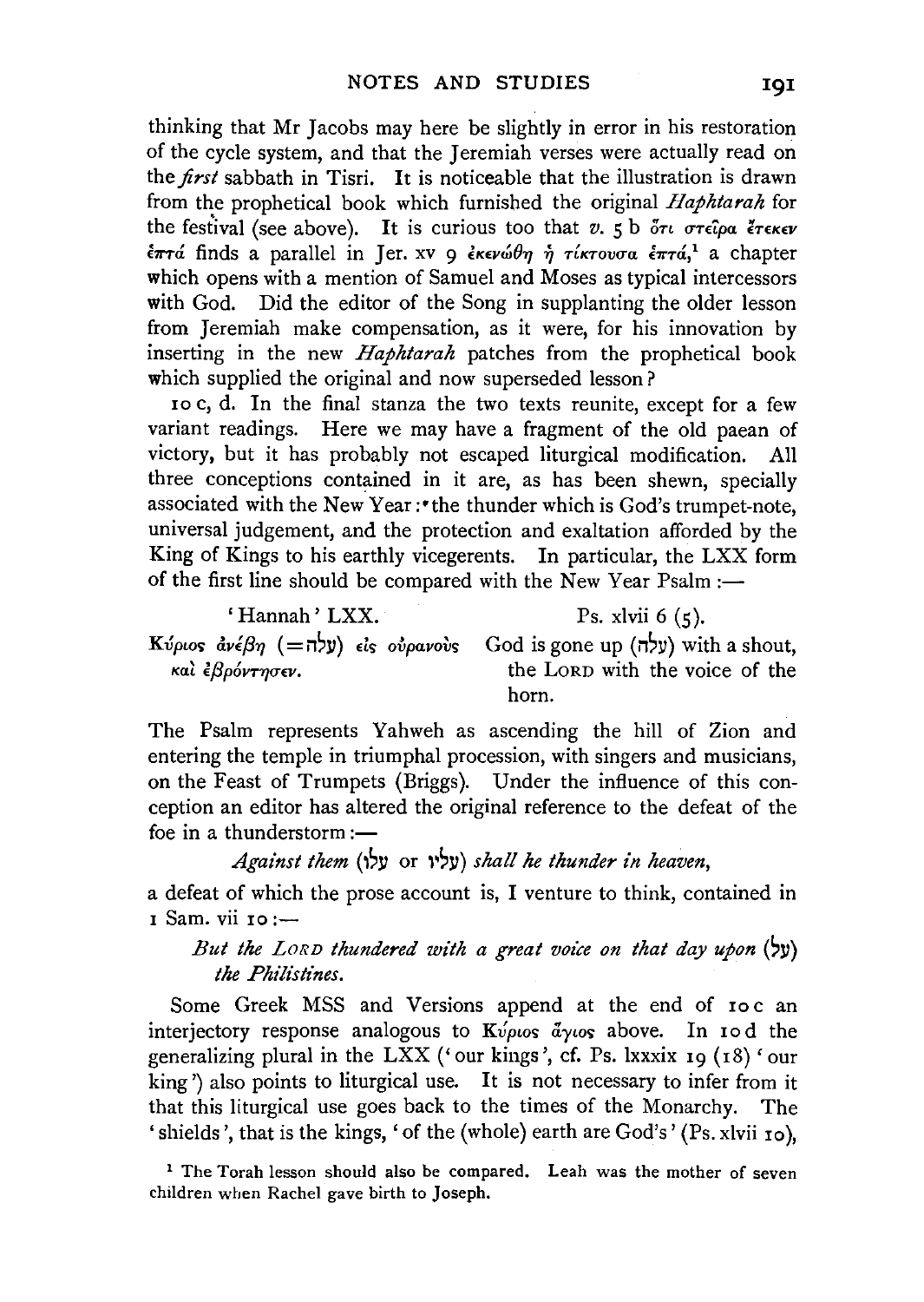and 'our kings' might conceivably refer to the world-monarchs who befriended Israel.

### *New Year Psalms.*

I have already dealt with some of these incidentally in connexion with the Song of Hannah, and will try to be brief in what remains to be said. I will take first the Psalms assigned by ancient authority to New Year's Day, and secondly those which, though tradition is lacking, appear from internal evidence to have been similarly used.

### *Traditional New Year Psalms.*

The New Year Psalms for which we have direct ancient attestation  $are:$ 

xxix 8. The voice of the LoRD shaketh the wilderness.1

 $x$ lvii. O clap your hands, all ye peoples.<sup>2</sup>

lxxxi. Sing aloud unto God our strength.<sup>1</sup>

To these we may add from indirect hints in Rabbinical writings, supported by modern practice,

lxxxix  $r6$  ( $r5$ )- $r9$  ( $r8$ ). Blessed is the people that know the trumpetsound.<sup>3</sup>

The use of three of these Psalms (xlvii, lxxxi, lxxxix  $r(15)$ ) is still retained in the modern (Ashkenazic) ritual.<sup>4</sup>

*Psalm xxix* is assigned to several festivals; it was never *the* New Year Psalm *par excellence* and was only sung at the afternoon service of that feast. From the title which it bears in the LXX ( $\xi \hat{\xi} \delta \delta \hat{\delta} \delta \hat{\sigma} \sigma \kappa \eta \hat{\sigma} \hat{\sigma}$ s) we learn that it was used on the eighth day of the Feast of Tabernacles some weeks after the New Year. Again, it was assigned to Pentecost.<sup>5</sup>

1 T.B. *Rosh Hash.* 30 b. Ps. lxxxi is named first as that used in connexion with the' additional prayer' *(Musaj);* xxix 8 is for afternoon prayer *(Minchah).* When New Year's Day fell on a Thursday; on which Ps. lxxxi was sung in the ordinary course, the Psalm was not repeated in full; the New Year Psalm then began at  $v.$  7 (6), <sup> $\prime$ </sup> I removed his shoulder from the burden'. In lxxxi  $4$  (3) the Targum has 'Sound the horn on the new moon *of Tisri'*.<br><sup>2</sup> *Sopherim* xix 2 (ed. J. Müller, 1878).<br><sup>3</sup> *Midrash Tehillim* (ed. A. Wünsche, 1893) on Ps. lxxxi comments thus on

lxxxix 16 ( $15$ ). '"Blessed the people that know the trumpet-sound", for they settle the intercalary year and fix the day of the trumpet-sound on its (right) day. . • . "They walk, Eternal one, in the light of Thy countenance''. That refers to the ten days intervening between the New Year and the Day of Atonement.'

• Oesterley *Psalms in the Jewish Church* (1910) p. r66. 5 *Sophen"m* xviii 3·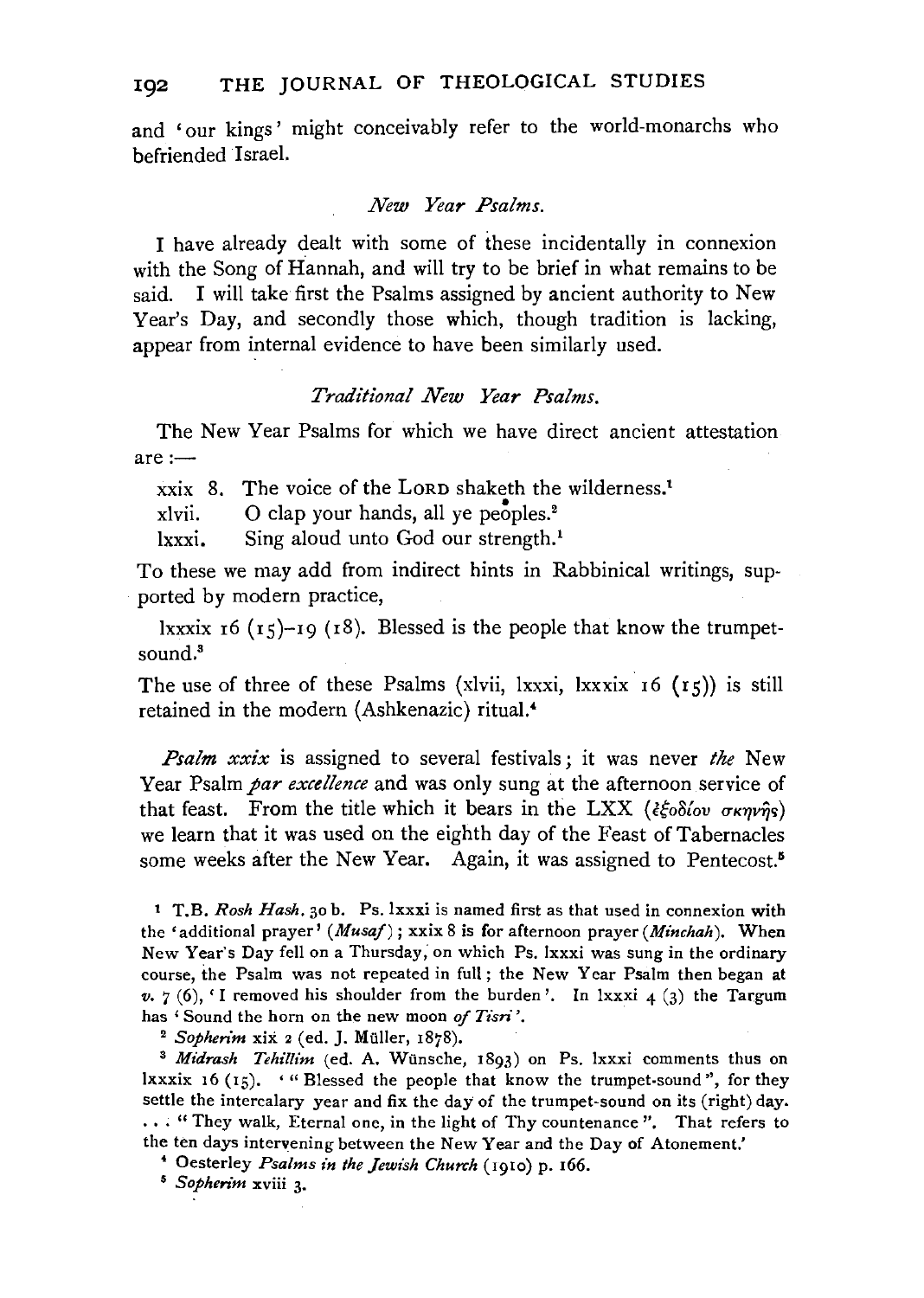'The voice of the LORD' (i.e. the thunder or God's trumpet-call) was of course a theme appropriate to the Feast of Trumpets.

*Ps. xlvii* 'was probably composed for the procession in the temple at the Feast of Trumpets' (Briggs), for which it is wholly appropriate. I have already commented on its close connexion with, and the influence which it has exercised upon, the Song of Hannah. We note the triple reference to God as King of the Universe. 'The excellency (or " pride") of Jacob',  $v. 5$  (4), is probably a reminiscence of Nahum ii 3 (2), which, according to the *Jewish Encyclopaedia,* was the Haphtarah for the fourth 1 Sabbath in Tisri in the first year of the cycle.

*Ps. lxxxi* is 'composite' (Briggs) or at least consists of two distinct parts :  $(1)$  a call to keep festival in the style of Ps. xlvii,  $(2)$  a divine utterance, mainly dependent on three chapters of Deuteronomy (v, xxxii Moses' song, and xxxiii Moses' blessing), and consisting of a reminder of God's mercies to Israel at the time of and subsequent to their liberation from Egypt and of the fundamental principle of the covenant of Sinai, ending in a strain of pleading and protest against Israel's defection. In the first part  $v$ .  $4$  (3) contains an invitation to celebrate *two* festivals, one on the new moon, and the other on the full moon of the same month  $:$   $-$ 

> *Blow the horn on the new moon, On the full moon, on our feast day,*

or, as Dr Briggs would read,

*On the full moon* (is) *our feast day.* 

The two feasts intended are almost certainly that of the New Year on I Tisri and that of Tabernacles on I5 Tisri. 'We find that from ancient times this Psalm has been the New Year's Day Psalm of the Jewish Church, and that by an apparently unanimous Jewish tradition it is connected with the Feast of Tabernacles. It is unreasonable to disregard the evidence of practice and tradition' (Kirkpatrick). Some modern commentators, however, e. g. Dr Briggs, identify the full moon festival as the Passover on  $\overline{15}$  Nisan, on account of the supposed reference to the Exodus in  $v. 6 (5)$ . But in the Massoretic form of that verse there is no reference to the Exodus, whereas there is a clear allusion to a passage in Genesis, which commentators as a rule<sup>2</sup> have strangely overlooked together with the Jewish tradition founded upon it. In the M.T. the verse runs: $\rightarrow$ 

<sup>1</sup> Or possibly the first? See above on the LXX addition from Jeremiah in *v.* Io b of Hannah's Song. 2 Dr E. G. King is an exception.

VOL. XVI. 0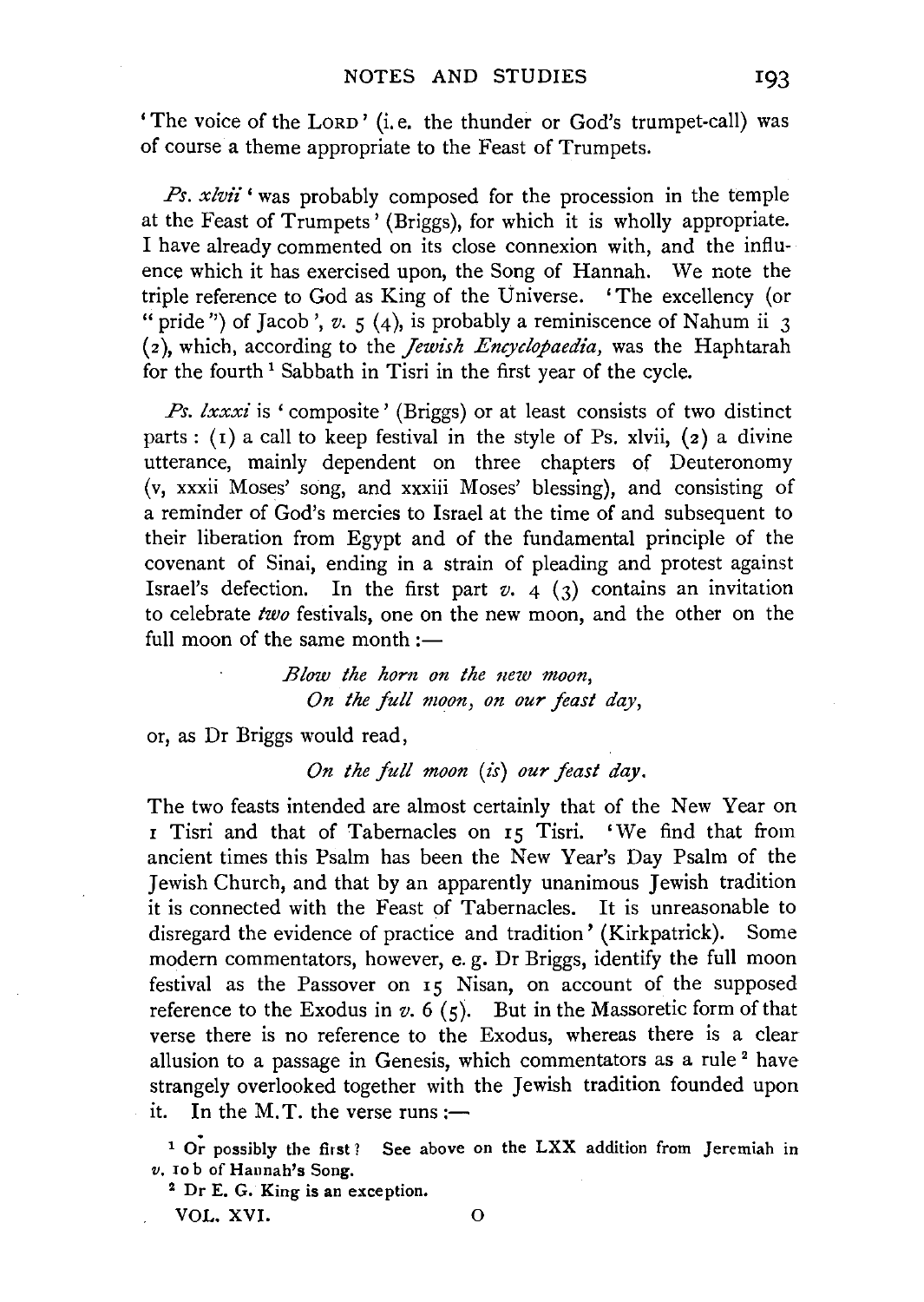*A testimony in Joseph he appointed it*<sup>1</sup> *when he went forth upon the land* of *Egypt.*  עדות ביהוסף שמו בצאתו על ארץ מצרים

The reading ' upon' is supported by Aquila and Symmachus ('into'), but the LXX reads  $\epsilon \kappa$   $\gamma \hat{\eta}$ s Ai $\gamma \hat{\nu} \pi \tau \omega$  and so Jerome *(de)*. The M. T., whether original or not, is an obvious citation from Gen. xli  $45$  f :-

And Joseph went out over the land of Egypt (יוצא יוסף על ארץ מצרים).<br>And Joseph was thirty years old when he stood before Pharaoh king of Egypt. *And Joseph went out* from the presence of Pharaoh, and went *throughout all the land of Egypt.* 

On this passage of Genesis, together with the New Year Torah lesson (Gen. xxx 22), the tradition was based that 'On *Rosh Hashanah* Joseph went out of the prison-house', to which was added 'On *Rosh Hashanah*  the service of our fathers in Egypt ceased '.<sup>2</sup> Joseph was born on New Year's Day and was (just) thirty years old when he stood before Pharaoh; he was therefore liberated on New Year's Day. Such apparently was the Rabbinical reasoning. That there is a direct connexion between the Genesis passage and the Psalm in its M. T. form there can be no doubt. The exact history of the text of both passages is obscure, and whether the Psalm in its original form contained any reference to the Rabbinic tradition and, in the manner of the *Book* of *Jubilees,* dated the institution of the Jewish festivals as far back as the times of the patriarchs is very questionable. It will be observed that in the Genesis passage *vv.* ' 45 b and 46 b are doublets ' (Skinner) and the former clause, which is more closely allied to the phrase in the Psalm, is absent from the LXX. I am inclined to think that in the Psalm as well the words 'when he went out upon the land of Egypt' are an interpolation. · They are omitted by cod. 142 of the LXX, a MS ·described by Holmes and Parsons as 'pervetustus et optimae notae '. Moreover, in the 'Asaph' Psalter Joseph and Jacob are gentilic, not personal, names: cp. Ps. lxxx  $2 (1)$  (Joseph  $\parallel$  Israel), lxxviii 5 (Jacob  $\parallel$  Israel).

In the second part of the Psalm, the main point of interest is the dependence on Deut.  $v = vi$  3, which was (according to the article in the *Jewish Encyclopaedia* previously cited) *the Parashah for the first sabbath in Tisri in the third year of the Triennial Cycle.* This not only furnishes further evidence that the new moon of  $v$ ,  $4$  (3) refers to the autumn New Year, but indicates that the Triennial Cycle of Torah

<sup>1</sup> i. e. the (New Year) Feast. <sup>2</sup> T.B. *Rosh Hash.* 11 *a.*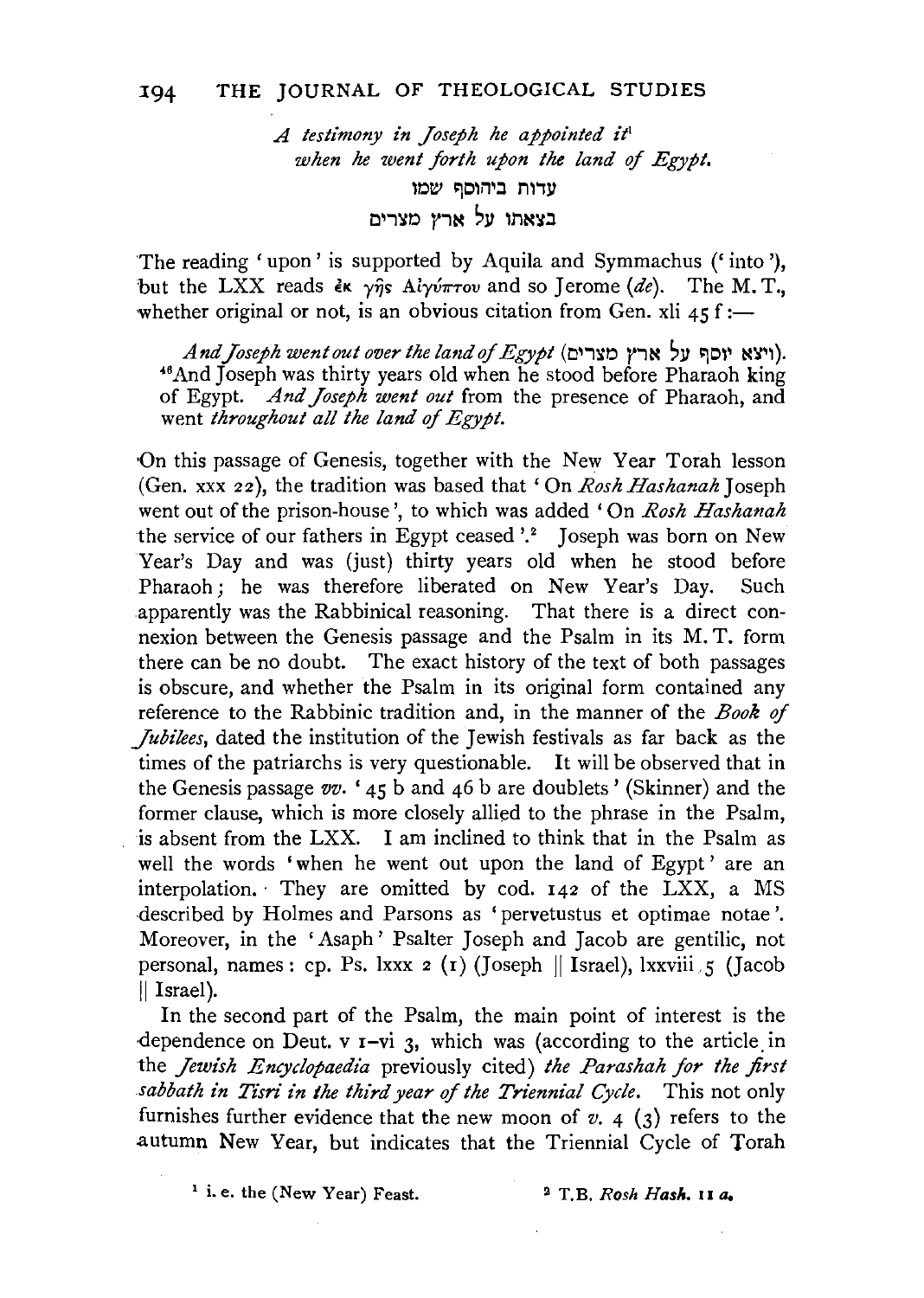readings already existed when the Psalm was edited in its present form. The main parallels are as follows :—

| Ps. 1xxxi.                                                                                                | Deuteronomy.       |                                                                                      |  |
|-----------------------------------------------------------------------------------------------------------|--------------------|--------------------------------------------------------------------------------------|--|
| $(8)$ Hear, O my people. <sup>1</sup><br>۰                                                                | V I                | Hear, O Israel, the<br>statutes and<br>the<br>judgements.                            |  |
|                                                                                                           | vi <sub>3</sub>    | Hear therefore,<br>$\circ$<br>Israel.                                                |  |
|                                                                                                           | (v <sub>i</sub> 4) | Hear, O Israel: the<br>LORD our God is<br>one LORD.)                                 |  |
| (9) There shall no strange god<br>10<br>be in thee; neither shalt<br>thou worship any strange<br>god.     | V <sub>7</sub>     | Thou shalt have none<br>other gods before<br>me (or beside me).                      |  |
| 11a (10a) I am the LORD thy God,<br>which brought thee up<br>out of the land of<br>$E$ gypt. <sup>2</sup> | v 6                | I am the LORD thy<br>God, which brought<br>thee out of the land<br>of Egypt.         |  |
| $14$ ( $13$ ) Oh that my people would<br>hearken unto me,<br>That Israel would walk in<br>my ways!        | v 26 (29)          | Oh that there were<br>such an heart in<br>them, that they<br>would fear me $(\&c.)!$ |  |

I must not dwell longer on the affinities of this Psalm to other Scriptures, merely remarking that Jer. vii  $24$ , on which  $v$ . **13** (12) 'So I let them go' &c. is dependent, was read (according to the *Jewish Encyclopaedia* article) in the first year of the Cycle on the last Sabbath in Elul, immediately preceding I Tisri, and that I suspect, though I cannot prove, that the Song of Moses or as it was called <sup>3</sup> the Canticle of the Levites (Deut. xxxii), which forms with D eut. v the background of the whole of the second part of the Psalm, was the Canticle, as Deut. v was one of the lessons, for the autumn New Year.

In *v.* 7 (6) 'His hands were freed from the pot *(or* basket)', the Midrash,<sup>4</sup> expounding the words of Joseph's liberation from the service of Pharaoh's head-cook, illustrates the (cooking) 'pot' (דוּר) from the

<sup>&</sup>lt;sup>1</sup> The following words, ' and I will testify unto thee', are no doubt (Briggs) a gloss from Ps. 17. In the LXX the gloss is carried a little further:  $\kappa a \lambda \Delta \Lambda_0 \sigma \omega \sigma_0$ . 'Iσραήλ, και διαμαρτύρομαί σοι. Ps. I was probably used at the spring New Year (1 Nisan), see below.<br><sup>2</sup> A gloss from Deut. I.c. (Briggs).

s Jerusalem Talmud (transl. Schwab) *Megillah* cap. iii *sub fin, 4* Transl. Wiinsche.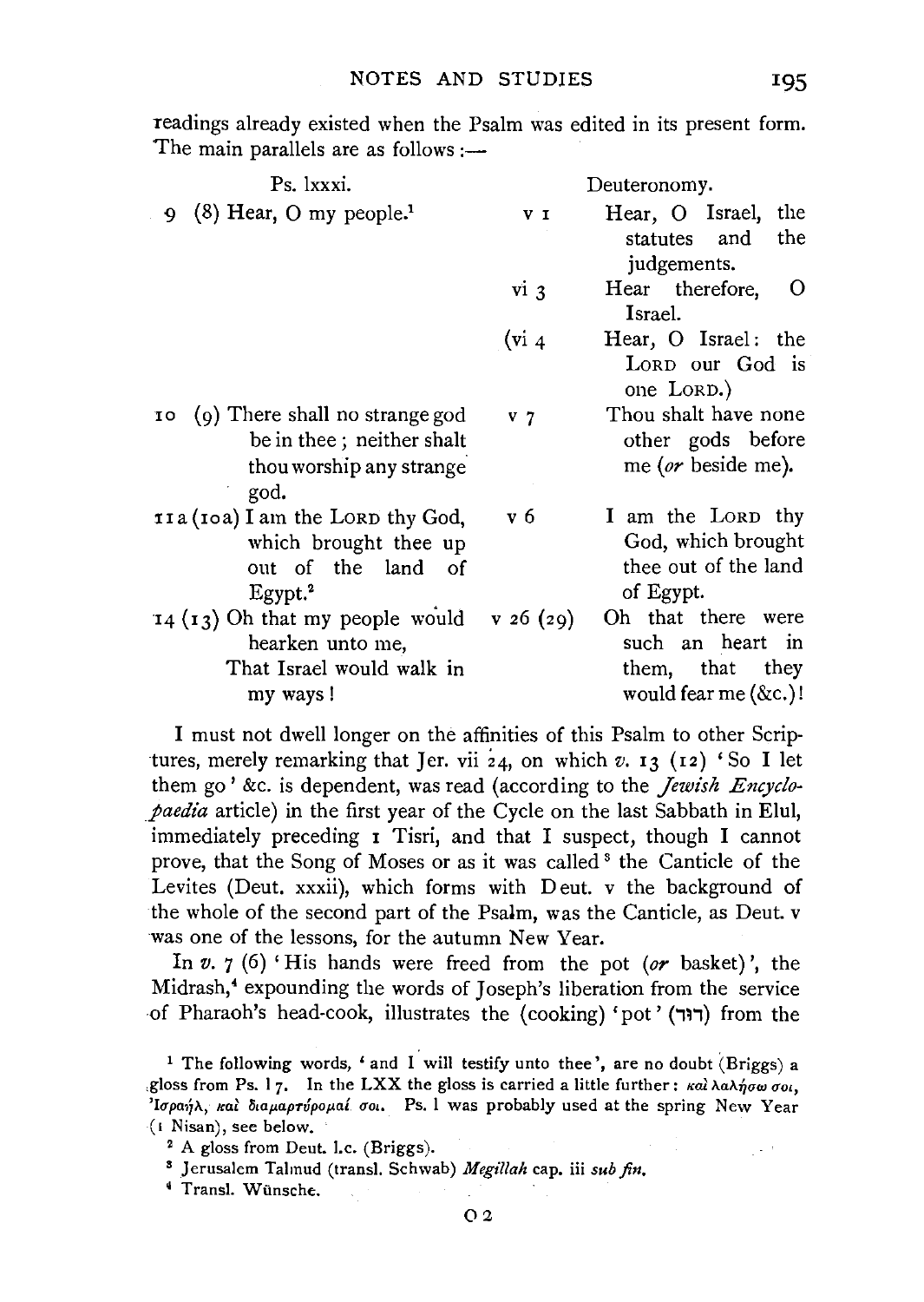story of Eli's sons which immediately follows the Song of Hannah : 'And he struck it into the pan or pot' (דוּר) I Sam. ii I4.

In  $v. 8(7)$  I answered thee in the hiding-place of thunder', the primary reference is doubtless to the pillar of cloud, but the peculiar paraphrase recalls associations of the thunder-peal with the Feast of Trumpets and the fact that the Lord 'answered 'Samuel with the 'great voice' of his thunder on the day of Mizpah (I Sam. vii 9 f) and on a later occasion *(ib*, xii 17 f).

*Ps. lxxxix* is apparently another composite Psalm (Briggs). An older Psalm, beginning at or about  $v$ . 20 (19) 'Then thou spakest in vision unto thy godly ones', and containing a paraphrase of the Davidic Covenant of 2 Sam. vii, has been embedded by a late editor in another in which God is celebrated as creator and governor of the universe. The editor has further adapted the Psalm for liturgical use on *Rosh hashanah.* Verse I6 (15) is recited in the modern New Year service, $<sup>1</sup>$  and in this and the following verses we have what is probably</sup> a liturgical addition, replete with New Year thoughts: $-$ 

 $I_5$  ( $I_5$ ) Happy are the people that know the trumpet-sound; they walk, 0 LoRD, in the light of thy countenance.

 $18$  ( $17$ ) For thou art the glory of their strength; and in thy favour thou liftest up our horns. I9 (I8) For our shield belongeth unto the LORD,

And our king to the Holy One of Israel.

Other noteworthy points are as follows :—

2 (I) The *Midrash Tehillim* begins its comment by citing Jeremiah ix 23 (24), 'But let him that glorieth glory in this' &c., the passage which has been interpolated into the LXX version of Hannah's Song. There is no obvious connexion between Psalm and Prophet, except that the latter is probably a New Year lesson (see above on' Hannah ').

I 2 (I I) The heavens are thine; the earth also is thine,

the world and the fulness thereof thou hast founded them.

Compare the two 'New Year' Psalms:—

xxiv I The earth is the LORD's and the fulness thereof.

1 I2 For the world is mine and the fulness thereof.

 $15a$  ( $14a$ ) is cited in the 'New Year' Ps. xcvii 2. (27) 26 'The rock of my salvation' comes from the Song of Moses,

1 Oesterley and Box *op. cit.* 414.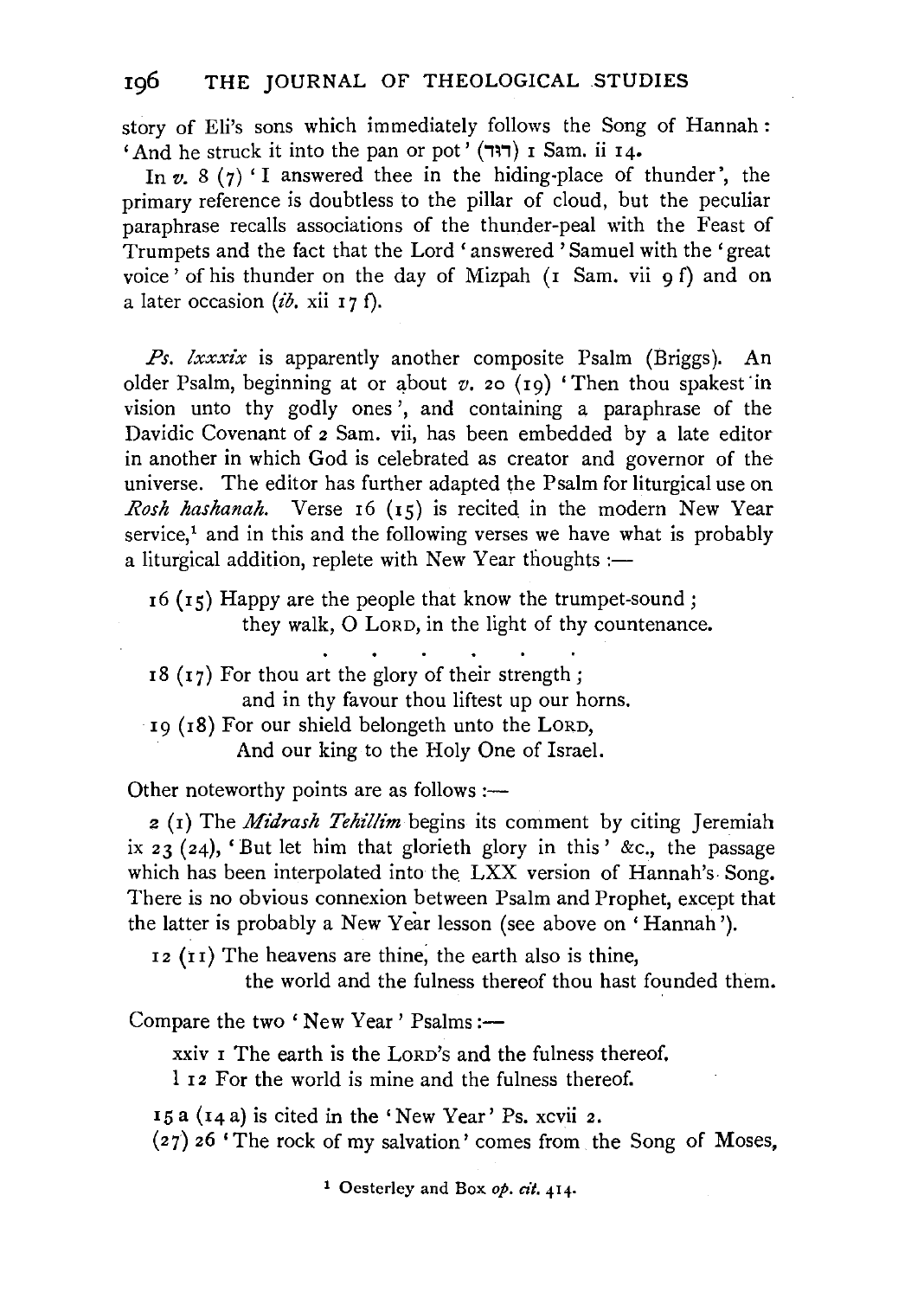Deut. xxxii IS; for the association of the latter with *Rosh Hashanah* see above on Ps. lxxxi.

28 (27) I also will make him my first-born, high above the kings of the earth.

New Year was pre-eminently the birthday of patriarch and prophet, the first-born of Rachel and Hannah. It is also a memorial, *inter alia*, of the long-expected coming of the Messiah.<sup>1</sup> Cf. the  $($ ? 'New Year') Ps. ii 7.

Thou art my son : this day have I begotten thee.

48 (47) The reflexion on the short duration of life befits the New Year.

### *Further conjectural* ' *New Year' Psalms.*

Besides the four traditional Psalms for *Rosh Hashanah* above mentioned, there remain some half a dozen others which from their position in the Psalter and from their contents, and in particular their relation to the Song of Hannah, may be presumed to have associations with the Jewish New Year. Under 'New Year' I here include the beginning of the ecclesiastical year (r Nisan) as well as that of the civil year (1 Tisri); by a natural process, as we have seen, conceptions and traditions proper to the one date came to be attached also to the other.

Recent study of the Psalter has more and more convinced me of the correctness of the suggestion put forward by Dr E. G. King some years ago<sup>2</sup> that the Psalter, like the Pentateuch, was arranged for continuous use in a triennial cycle. According to this theory the I *so* Psalms were, roughly speaking, divided into three fifties for the three years, one psalm being allotted to each Sabbath. The arrangement ante-dated the division into five books which was undoubtedly made in imitation of the Pentateuch. It is no objection to this theory that there are only 150, not 156 Psalms, since the Jewish months were lunar months and a year of twelve lunar months comprises only fifty complete weeks. To bring this year into conformity with the solar year an intercalary month seems to have been inserted every two or three years; on those occasions special arrangements, such as the repetition of the Psalms for the previous month, are likely to have been made. We have further to remember that the dividing-line between psalm and psalm was not absolutely rigid, and traditions vary as to the total number.<sup>3</sup>

<sup>&</sup>lt;sup>1</sup> Oesterley and Box *op. cit.* 419.<br><sup>2</sup> 'The Influence of the Triennial Cycle upon the Psalter', *J.T.S.* v 203.

<sup>&</sup>lt;sup>3</sup> e.g. 'There are 147 Psalms according to the number of the years of Jacob ', Jerusalem Talmud, *Sabbath* (trans. Schwab), tom. iv p. 162.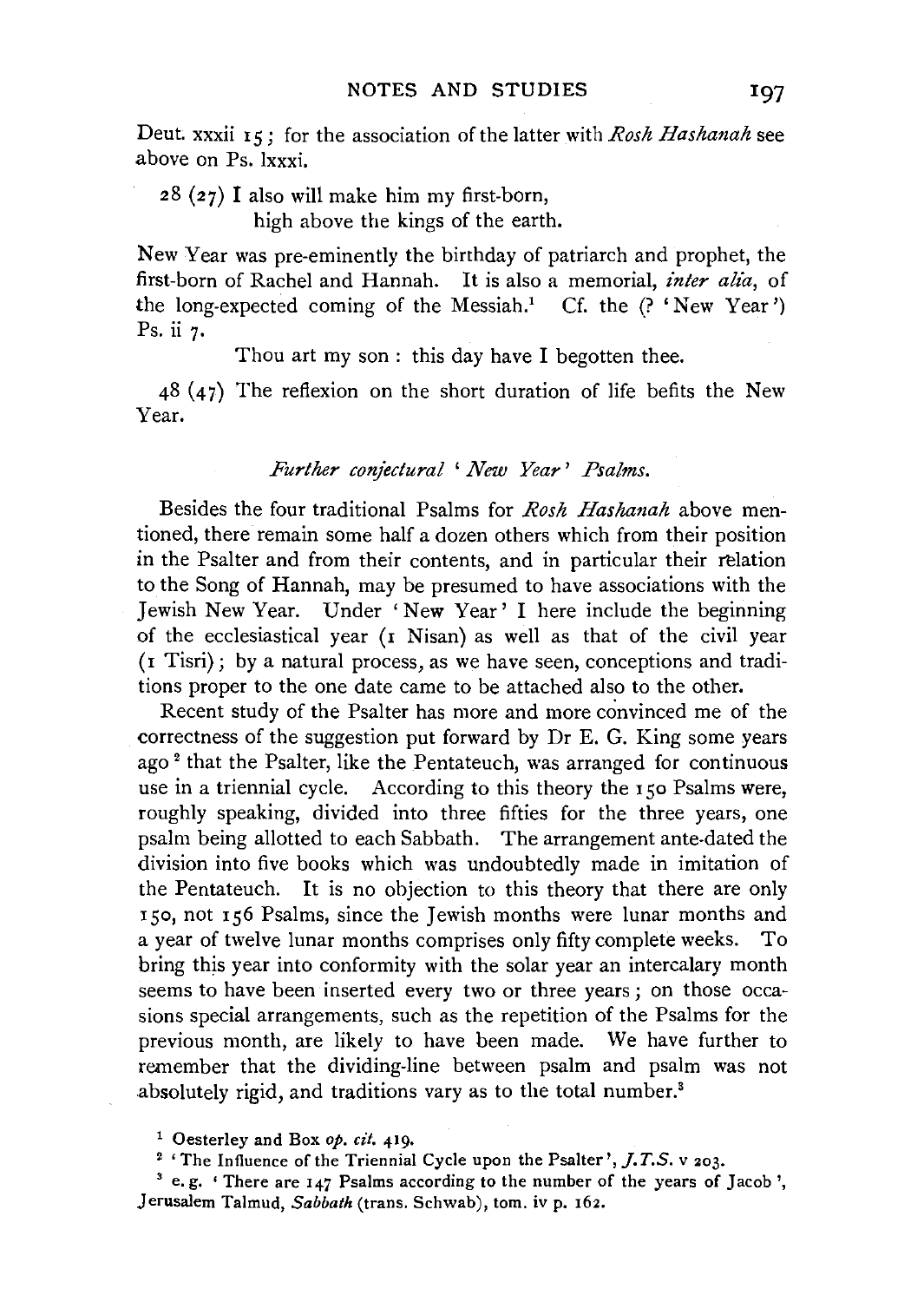# **198** THE JOURNAL OF THEOLOGICAL STUDIES

I cannot here discuss in detail the grounds on which my belief in this theory is based. I need only state that my investigations began with the collection of the oldest traditions as to the proper psalm or psaims for each festival and the observation that, where alternatives were named, the specified psalms were in several cases separated by an interval of about fifty-two. Thus, to take the traditional New Year Psalms, Ps. lxxxi is the fifty-second Psalm after xxix. For Passover the two alternatives named in the tractate *Sopherim,* viz. lxxxiii and cxxxv, are the same distance apart. An interval of fifty-three separates three of the Psalms allocated by different authorities to the Feast of Tabernacles or the ' eighth day feast' which followed it, viz. xii, lxv, cxviii 25. These traditions, I admit, cannot all be made to fit into a single consistent system; but they do for the most part accommodate or nearly accommodate themselves to one of two systems, viz. a cycle beginning on the 1st of Nisan and a cycle beginning on the Ist of the fourth month (Ab). I cannot account for a commencement on the Ist Ab, if such there ever was; but there is a great deal of indirect evidence pointing to the existence of a cycle beginning on rst Nisan, and to that, in so far as the New Year is concerned, I will confine myself.

Dividing the Psalter into six nearly equal portions, we find that Psalms with ' New Year ' ideas or linked by external evidence to the New Year occur at the beginning of each portion as follows: $\rightarrow$ 

| [First Year. Nisan]  |         | Psalm i <i>Beatus vir</i>           |
|----------------------|---------|-------------------------------------|
|                      |         | ii Quare fremuerunt gentes?<br>or   |
|                      | [Tisri] | xxiv Domini est terra               |
| [Second Year. Nisan] |         | 1 Deus deorum                       |
|                      | [Tisri] | lxxv Confitebimur tibi <sup>1</sup> |
| [Third Year. Nisan]  |         | xcix Dominus regnavit <sup>2</sup>  |
|                      | [Tisri] | (?) cxxviii Beati omnes             |

*Ps. i* [Nisan], contrasting righteous and wicked (cf. 'Hannah') and with the probable allusion<sup>3</sup> in  $v$ ,  $\overline{3}$  to the streams of Eden in the second chapter of Genesis, the reading of which book began in Nisan, is a suitable introduction alike to a new year, and to the Psalter as a whole.

*Ps. ii* 'refers to a birthday, a time of the installation of the king on Zion ' (Briggs ). As in the traditional New Year Psalm lxxxix *(q.v. supra}*  a decree is cited based on the Davidic covenant of 2 Sam. vii. 'Thou art my son; this day have I begotten thee'; it is the day of the adoption by Yahweh of His anointed one. Messiah's appearance was expected by some to take place in Nisan, by others in Tisri.

1 Or (1) lxxiii *Quam bonus Israel!* 

<sup>2</sup> Or (?) ci *Misericordiam et iudicium*. <sup>3</sup> So Briggs.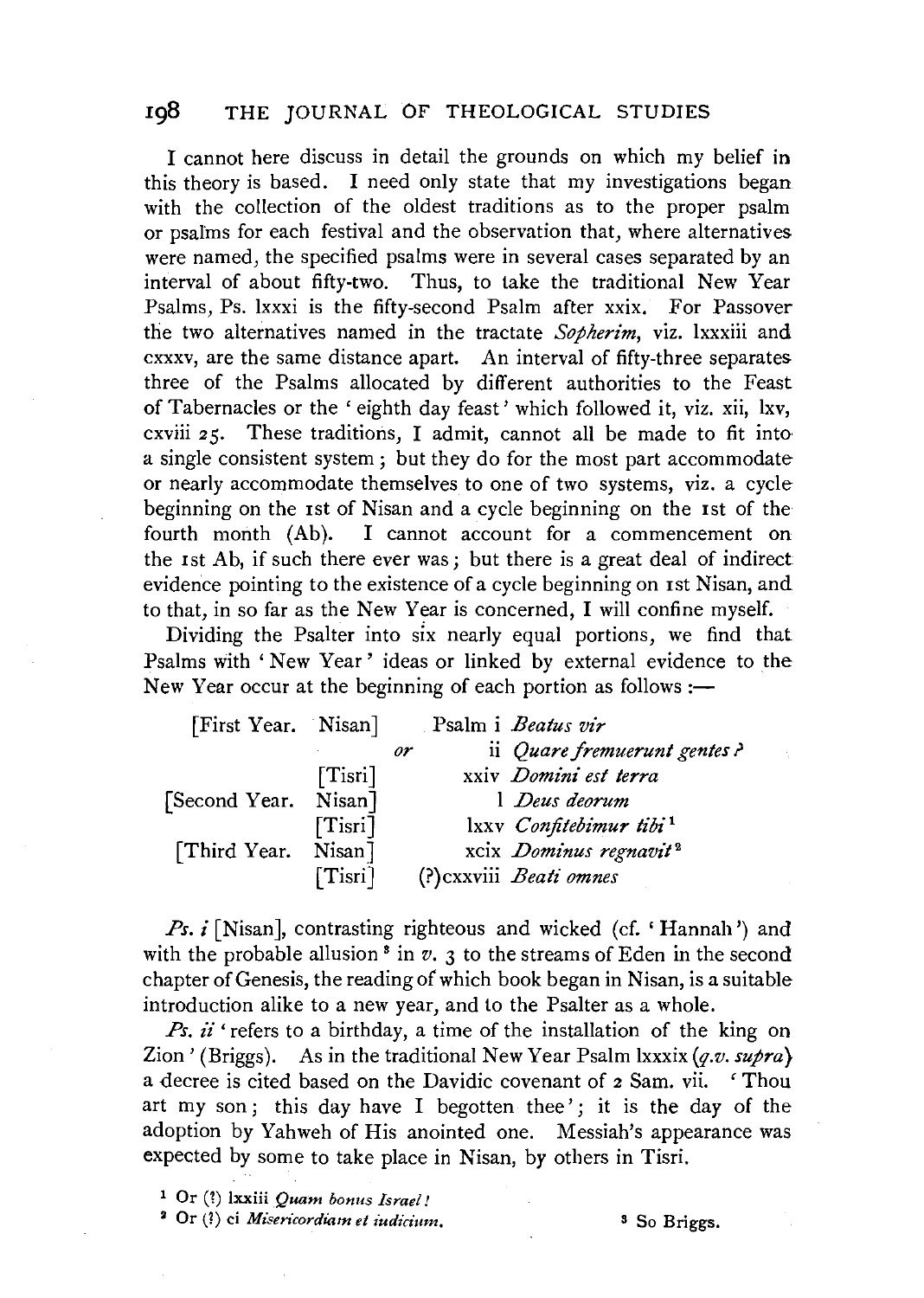*Ps. xxiv* [Tisri] is probably, like many festival Psalms, composite, though the two portions, ' The earth is the LoRD's' and 'Lift up your heads', have a common theme, viz. entrance into the holy temple and city. In Dr Briggs's opinion 'the combination was made in order to make a Psalm appropriate to some special occasion in the late Greek or the Maccabean period '; that occasion was doubtless the autumn New Year. The thought in the first portion of Yahweh, the Universal King, as owner and founder of earth finds its nearest parallels in the ' New Year' Psalms, 1 12, lxxxix 12 (11), and in the Hebrew appendix to Hannah's Song (1 Sam. ii 8 c). The second part of the Psalm refers, as commentators are agreed, to the bringing up of the ark by King David into Jerusalem; the chapter in which that event is described, 2 Sam. vi, is entered in the *Jewish Encyclopaedia* diagram as an alternative Haphtarah for the third Sabbath in Tisri in the Triennial Cycle (second year). I have ventured already to question the arrangement of the lessons for the month of Tisri as there indicated, and it is possible that the chapter was read on the first, not the third, Sabbath of the month.

Ps. *l* [Nisan], beginning 'The God of gods, the LORD, hath spoken, and called the earth from the rising of the sun unto the going down thereof' is 'a solemn vision of judgement' (Kirkpatrick). Heaven and earth and the 'godly ones' are summoned to attend at God's judgement 'of His people for infidelity to the covenant at Horeb. The same protest against infidelity with the same dependence as here on the Song of Moses (Deut. xxxii) was found in Ps. lxxxi, which has, as noted above, received a gloss from Ps. l. The contrast of ' godly' and 'wicked' recalls Ps. i. 'From the rising of the sun unto the going down thereof'  $(v, t)$  is repeated in Ps. cxiii 3 (see below). The parallels to *v.* r2 'The world is mine and the fulness thereof' have been noted above. 'Ps. xcvii ... is based upon reminiscences of this Psalm together with Pss. xlvii, xlviii' (Kirkpatrick); xcvii and xlvii are both 'New Year' Psalms. These mutual relations of Psalm and Psalm can only be satisfactorily explained by reference to the calendar arrangement with which the final editor of the Psalter must have been familiar. The Midrash expatiates on the creation.

Moreover, this 'Asaph' Psalm, standing apart from its fellows, must have been placed where it is for a definite purpose; the remaining eleven Psalms of Asaph all stand together in Book Ill.

*Ps. lxxv* [Tisri]. Another judgement scene. 'The author was evidently familiar with the Song of Hannah' (Briggs). There is the same reference to the divine support of 'the pillars' of earth, the same topics in the subsequent verses : $-$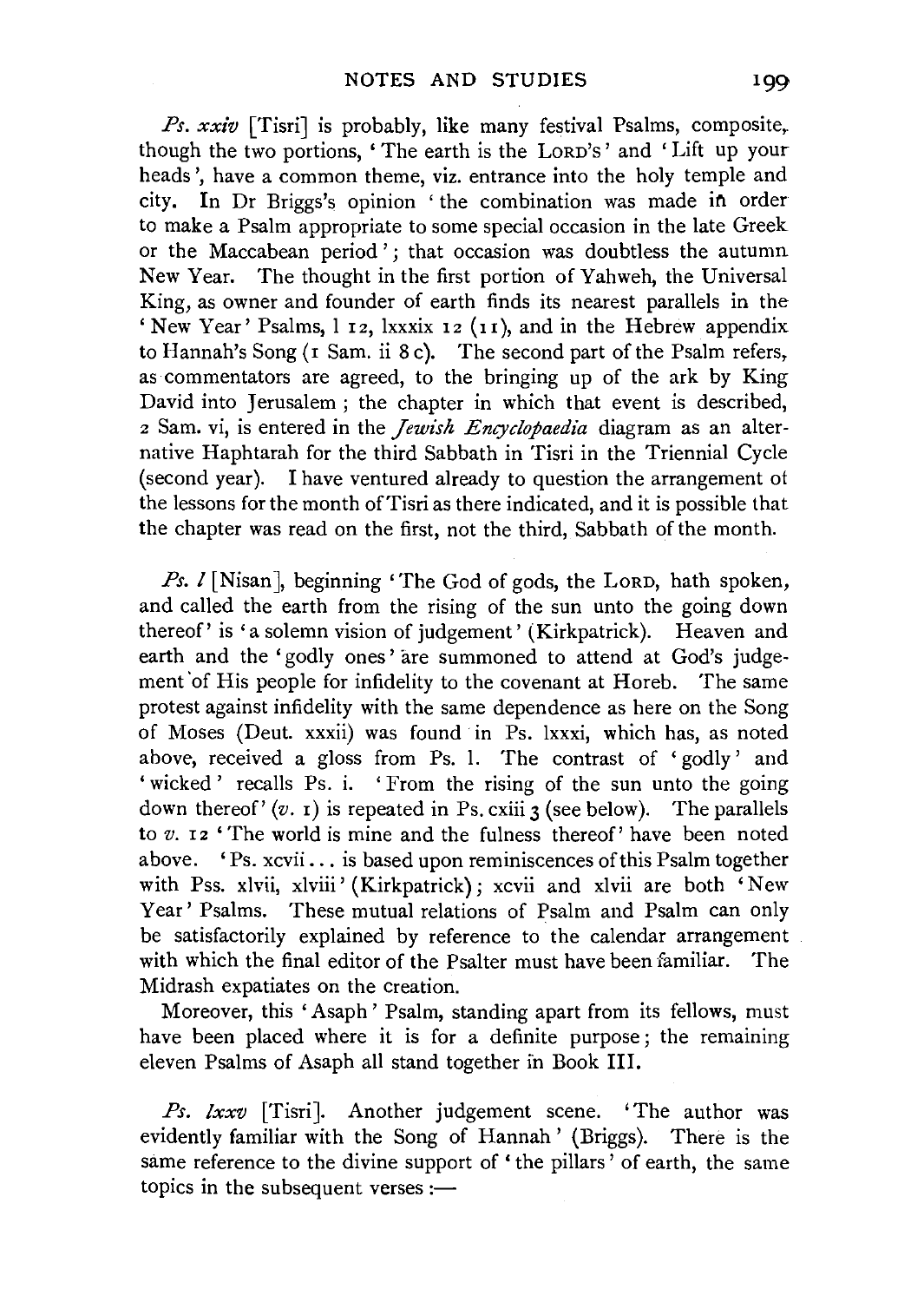- $5$  (4) 'I say unto the boasters "Be not boastful",
	- 'and to the wicked " Lift not up the horn".'
- 6 (5) Lift not up your horn on high;
	- speak not arrogancy (against the Rock).<sup>1</sup>
- $8(7)$  For God is judge:

he putteth down one and lifteth up another.

II (Io) All the horns of the wicked also will I cut off; but the horns of the righteous shall be lifted up.

On *v.* 5 (4) the Midrash, after a reference to creation, which appears quite irrelevant until we remember that the world was created on New Year's Day, has the following remarkable statement. '"I say to the boasters, Boast not." Our Rabbis have said : That refers to Elisheba, the daughter of Amminadab. She experienced on one day four joys : she saw her brother-in-law Moses a king, her husband Aaron high priest, her brother Nahshon a prince *(Nasi),* Eleazar and Ithamar deputies of the high priest; and her sons went in (to the Holy of Holies) to make offerings and were burnt, as it is said: "And there came forth fire from before the LORD" (Lev.  $x$  2), and further on "After the death of the two sons of Aaron" *(ib.* xvi 1). Her joy was thus changed on the same day into tribulation.' We are at a lpss to understand why the Rabbis should identify ' the boasters ' of the Psalm with the obscure Elisheba,<sup>2</sup> until we observe that the passage describing the death of her sons, Nadab and Abihu, formed part of the lesson (Lev. ix-xi) which was read at the season of *Rosh Hashanah* in the second year of the cycle, the season and year on which Ps. lxxv would likewise, according to the theory here advocated, be employed. It is another case of reaction of lesson on Psalm ; the Psalm is interpreted by the Lesson, under the influence of the old New Year *motif* of the arrogant mother-and her punishment. For a similar Jewish tradition as to Peninnah's bereavement we are indebted to Jerome. Commenting on v. 5 of 'Hannah' ('She that hath many children languisheth') he writes: 'Iudaei hunc locum ita intelligunt, quod nato Samuele mortuus est filius primogenitus Phenennae, et ita, ortis filiis Annae, Phenennae filii mortui sunt. Sed quaerendum est quomodo hoc stare possit. . . . Duos filios Samuelis cum filiis Annae annumerant.'<sup>3</sup> The Leviticus lesson is actually assigned by Mr Jacobs in the *Jewish Encyclopaedia*  to the *third,* not the first, Sabbath in Tisri, but once again we are

<sup>1</sup> M.T. 'with neck' (בצואר). The correction  $\sim$  (Briggs) is undoubtedly right and furnishes a further link with ' Hannah'; the LXX  $\kappa a \tau \dot{a} \tau o \hat{v}$   $\theta \epsilon o \hat{v}$  supports it.<br><sup>2</sup> Only mentioned in Ex. vi 23.<br><sup>8</sup> Quaest. Hebr. in Lib. I Regum, Migne *P. L.* 23.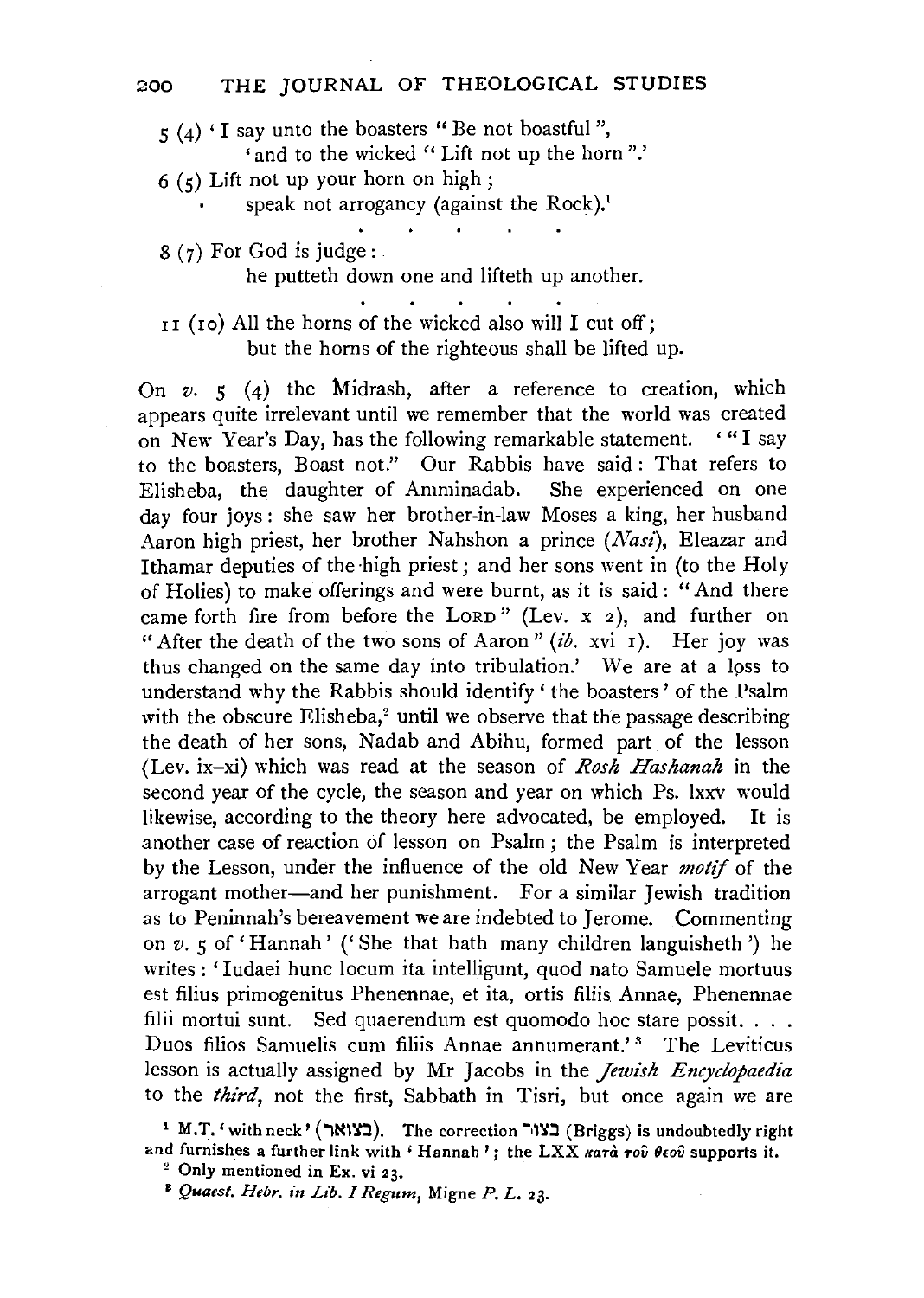tempted to think that he is slightly in error in his distribution of the lessons at this part of the calendar.<sup>1</sup>

Ps. lxxvi which follows is one of the appointed Psalms for the Feast of Tabernacles, and thus falls into place in the cycle, except that no provision is made for the intervening Day of Atonement.

*Ps. xcix* [Nisan]. The first fifty Psalms closed, as we saw, with a picture of the advent of God as judge of the universe (Ps. 1). The second fifty close with a *group* of poems (Ps. xciii with xcvi-c) with the same theme; the key-note is *Dominus regnavit,* with which three of them open. Dr Briggs is doubtless right in holding that the six Psalms ' originally' formed a single 'song of praise, celebrating the advent of Yahweh, the universal king, for judgement', and that this great 'royal Psalm ' was broken up into smaller units 'for liturgical purposes' ; the immediate purpose, we may add, was to fit the Psalter to a triennial cycle. Naturally 'New Year' thoughts permeate the whole group; I have already noted some parallels in Ps. xcvii to the Song of Hannah. But the particular section which has the greatest claim to be considered the Psalm for the first Sabbath in Nisan in the third year of the cycle is Ps. xcix. The solitary mention in the Psalter of Samuel at once rivets attention. Strictly Samuel's day was the autumn New Year, but that he should become patron-saint also of the spring New Year is not surprising.

The Psalm consists of three stanzas, each ending with a *Sanctus* : Holy is he' (3), 'Holy is he' (6), 'The LORD our God is holy'. I have already noted the parallel presented with the *ter sanctus* in the Greek form of the Song of Hannah : ' There is none holy as the LORD ', There is none holy beside thee', 'The LoRD is holy'.

*v.* I in its Greek form, *Kvpws lf3aa-{/..wrnv, opyt,ia-Owa-av Aao{,* recalls the 'New Year' Ps. ii.

*v.* 4 'And the king's strength loveth judgement ', is an unnatural phrase. For יָעוֹ read, with E. G. King, יָשׁ, translating ' May the king be strong that loveth justice', and compare in 'Hannah' (I Sam. ii 10) t:l~r.l~ tll iM'' 'And he shall give strength unto his king'.

# 6 ff. *Moses and Aaron among his priests, and Samuel among them*  that call upon his name, &c.

Dr Briggs regards the whole of this final stanza as 'material of a more

<sup>&</sup>lt;sup>1</sup> See above on Ps. xxiv. On the other hand Ps. lxxiii also deals with 'the boasters' (3 ff) and has other, though not such striking, parallels with 'Hannah', and lxxiv has a few New Year thoughts. Cp. the 'New Year' group preceding Ps. c.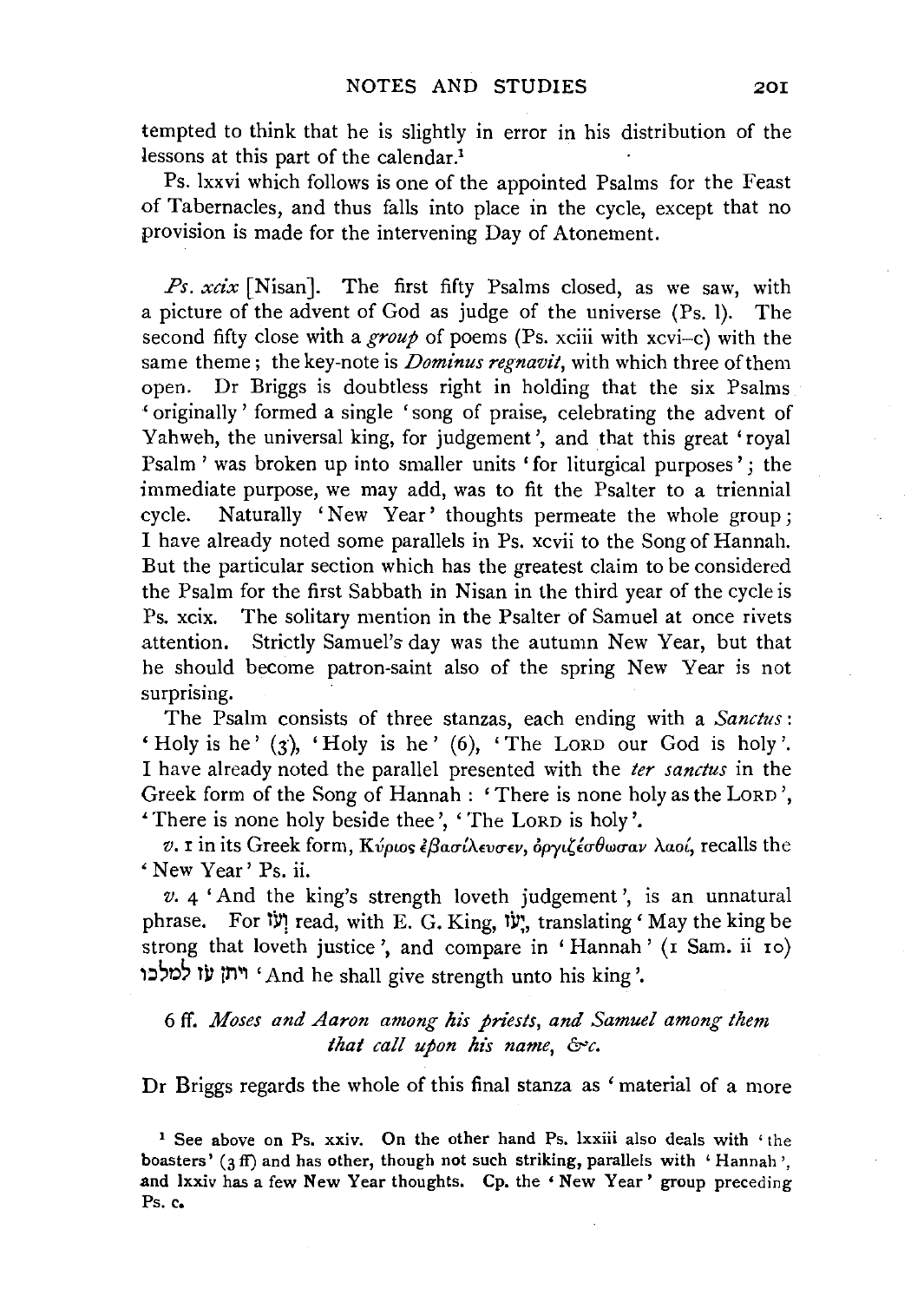particularistic character' added by 'a later editor'.<sup>1</sup> The Midrash, written when the Triennial Cycle had passed into desuetude, asks why Samuel is named along with Moses and Aaron. Samuel is named because it is the Psalm for the New Year Sabbath. Moses and Aaron appear in a priestly function in the Torah lesson for the first Sabbath in Nisan in the third year (Num. vi 22 to vii end). That lesson ends with a mention of Moses entering the tent of meeting and hearing the Voice· speaking to him from between the cherubim (cf. *v.* I of the Psalm 'thou that sittest upon the cherubim').

7. 'He spake unto them in the pillar of cloud.' Samuel apparently is included. ' The pillar of cloud ' in his case seems synonymous with 'the hiding-place of thunder' of another New Year Psalm (lxxxi  $8(7)$ ); on two occasions God heard and answered Samuel with the voice of the thunder-cloud ( $\bar{1}$  Sam. vii 9 f, xii  $\bar{1}$  7 f).

As the  $P$ salm is dependent on Hannah's Song, conversely this clause is imported by pseudo-Philo into his version of the Song:—

Exurge et tu, Elchana, et praecinge Jumbos tuos,

hymniza super signa domini,

quoniam pro filio tuo prophetavit Asaph in eremo, dicens :

'Moses et Aaron in sacerdotibus eius

et Samuel inter eos' :

Ecce perfectum est verbum et convenit prophetia.2

But we are not left merely to internal evidence, however strong, in assigning this Psalm to the first Sabbath in Nisan. The LXX title of a neighbouring Psalm opportunely furnishes us with a precise date. The LXX prefixes to Ps. xcvi (xcv LXX) the title: $-$ 

<sup>7</sup>Οτε δ οίκος οικοδομείται μετὰ τὴν αιχμαλωσίαν· φδὴ τῷ Δαυείδ. What was the date of the completion of the building of the second temple? We are not left in ignorance. In Ezra vi 15 we read :-

And this house was finished *on the third day* of *the month Adar,*  which was in the sixth year of the reign of Darius the king.

The Greek Ezra, however, whose text is so often superior to that of the M. T., names a slightly later date, viz. the 23rd, not the 3rd, of Adar (Esd. A vii  $\zeta$ ) :-

*CTVV£T£A£CT8'YJ* o *oTKos lws Tp{T'fJs Kal* dKa8o~ *p.'fJv6s 'ASap KTA.* 

Assuming that the reading of the Greek Ezra is original, the inference from the LXX title is that Ps. xcvi was sung on or about the 23rd day,

<sup>&</sup>lt;sup>1</sup> The line και Σαμουήλ έν τοιs επικαλ. το όνομα αυτού is omitted by cod. 202 of LXX, but probably through *homoioteleuton.* 

<sup>&</sup>lt;sup>2</sup> Mikropresbutikon, ' Philonis Iudaei Antiquitatum Biblicarum incerto interprete',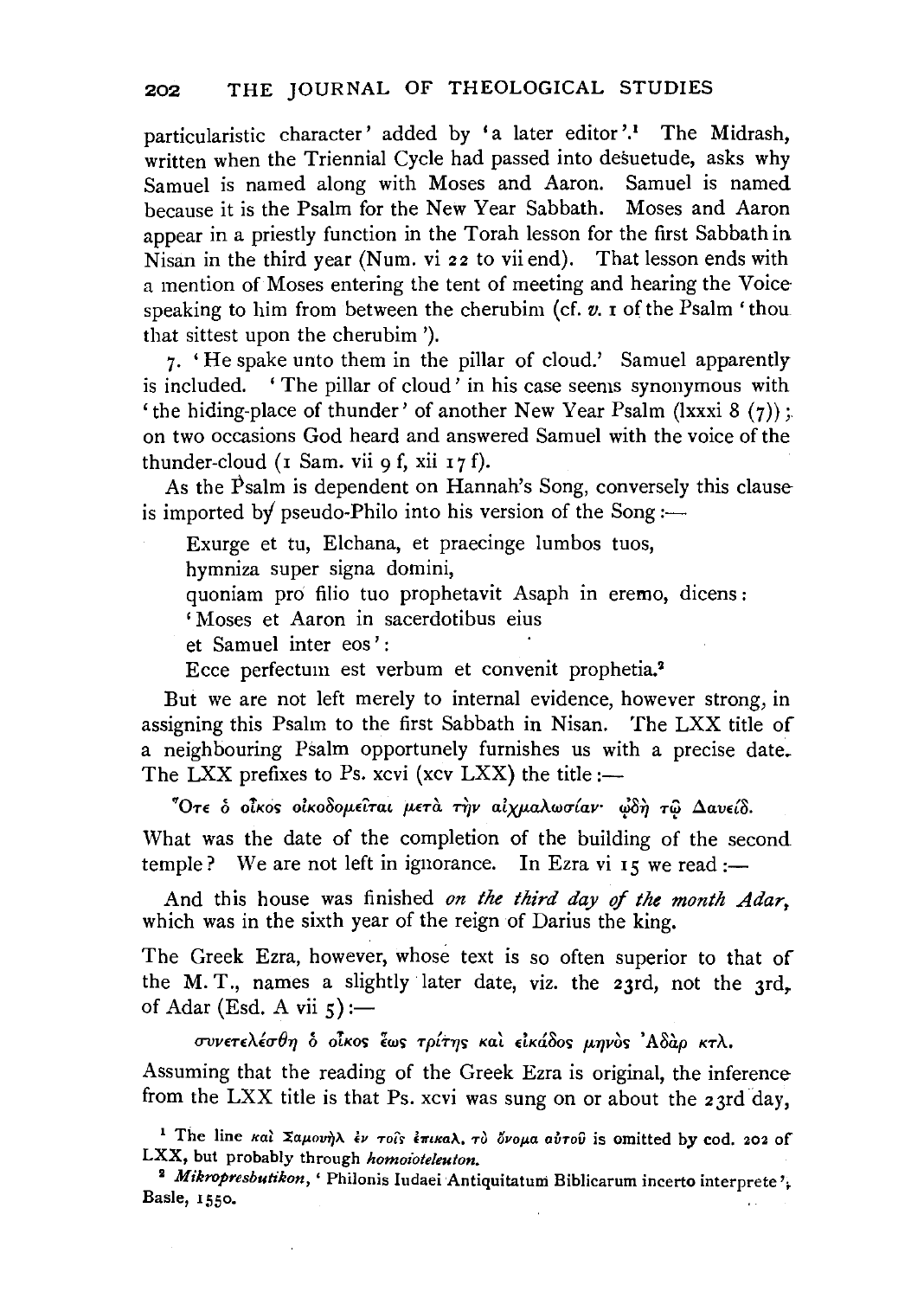say on the third Sabbath, in the twelfth month of the Jewish year. If two further Sabbaths followed in Adar, Ps. xcix would fall on the first Sabbath in Nisan. The reading '3rd Adar' in Ezra vi 15 may imply a variety in the calendar arrangement of the Psalter ; this would make Ps. ci the initial Psalm in the third year of the cycle. This LXX title (which has not to my knowledge been previously explained), supported as it is by the contents of Ps. xcix considered above, furnishes to my mind one of the strongest arguments that such a cycle did actually exist.

We observe that under this arrangement the second, like the first, year of the cycle comprised, not as we might expect *so,* but 49, Psalms. The third division must at one time have contained the same number. Tradition had it that the Psalms were  $I_4$   $( = 49 \times 3)$  in number, like the years of Jacob's life.<sup>1</sup>

*Ps. cxxviii* [Tisri]. We have seen that the four Psalms in the series (xxiv, 1, lxxv, xcix), in which the interval is practically constant, are marked out by internal and by some external evidence as appropriate for the beginning of a year or half-year. The initial Psalm for the last half-year in the hypothetical cycle cannot be determined with the same degree of certainty. I am inclined to select this little 'song of degrees' because (r) its opening 'Happy is *(or* be) every one that feareth the LORD, that walketh in his ways' recalls the opening of Ps. i; (2) it is as it were a greeting of 'A happy new year' to the family of the Godfearing man; (3) Ps. cxxx *De profundis*, which is one of the two Psalms assigned by our earliest authority to the Day of Atonement (10 Tisri', then falls into its place. But the evidence is slight; Ps. cxxv, which ends with the same prayer as Ps. cxxviii, 'Peace be upon Israel', would by its position in the Psalter be more suitable.

It does seem to me remarkable that the parallels to 'Hannah' should appear just in these particular Psalms and with one exception in no others. The exception is *Ps. cxiii*, which at its close incorporates some verses from the Song of Hannah : 'He taketh up the simple out of the dust', &c. This is the first Psalm of the Hallel, and the Hallel was sung not only at the great festivals, but at the ordinary new moons. Dependence on the *Haphtarah* for the principal new moon of the year is therefore natural.

It would be interesting to proceed to consider whether any acquaintance with the Jewish New Year ritual is shewn in the Christian adaptation of the Song of Hannah, I mean the *Magnificat,* the birthday Psalm of a greater than Samuel, inaugurating not a New Year only, but a new era. This paper has, however, already run to an inordinate length.